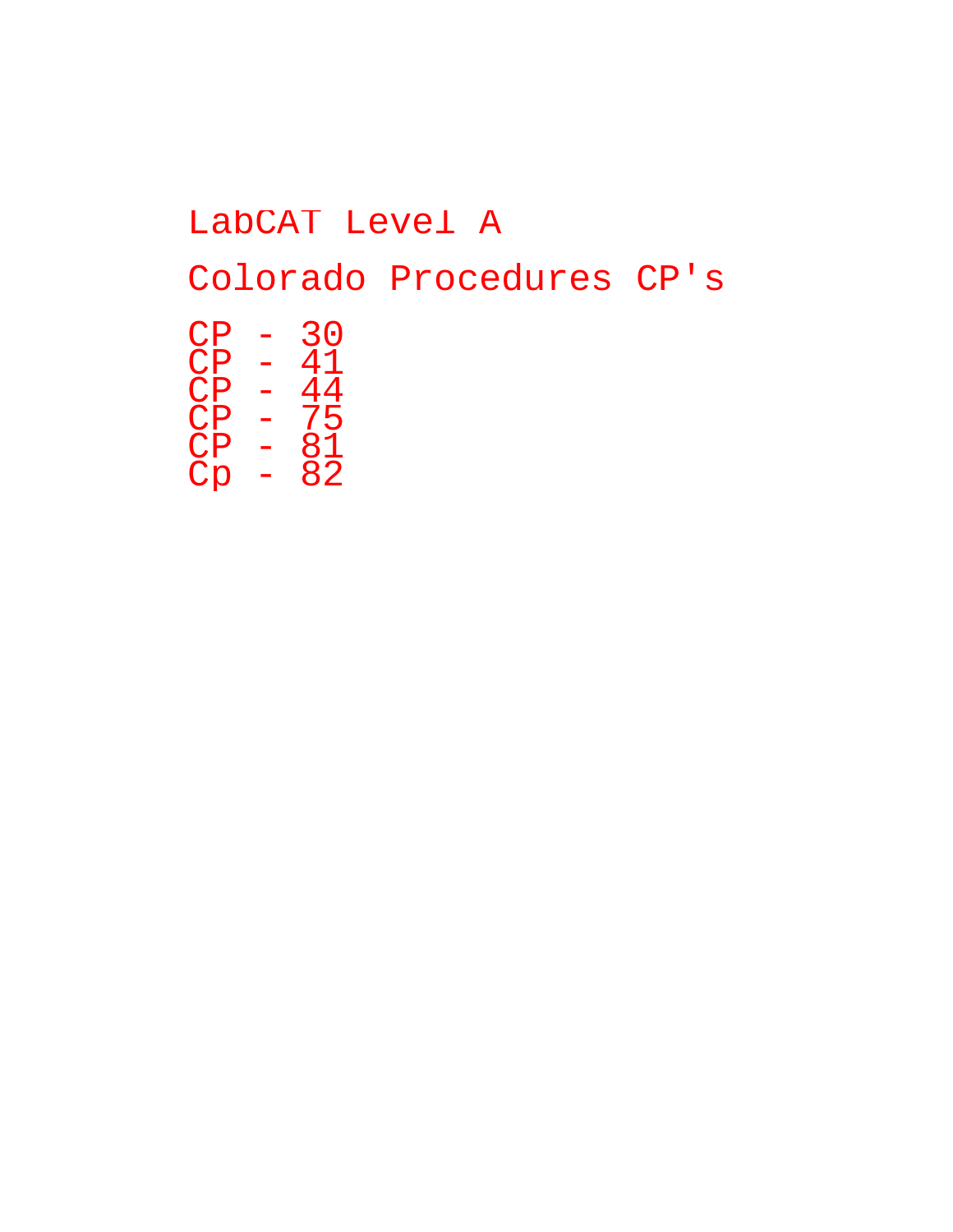# **Colorado Procedure 30-09**

Standard Practice for

# **Sampling of Aggregates**

(This procedure is based upon AASHTO T 2-91. AASHTO T 2-91 or any subsequent revision may not be used in place of this procedure.)

# **1. SCOPE**

1.1 These methods are intended to apply to the sampling of aggregates used in acceptance and quality control from the points of acceptance designated in the Schedule for Minimum Materials Sampling, Testing, and Inspection for the following items:

| Item 206 - | Structure Backfill. Filter Material.          |  |  |
|------------|-----------------------------------------------|--|--|
|            | <b>Bed Course Material</b>                    |  |  |
| Item 304 - | Aggregate Base Course                         |  |  |
| Item 308 - | Aggregate for Portland Cement<br>Trooted Doop |  |  |

- Treated Base
- Item 403 Aggregates for Hot Mix Asphalt<br>Item 409 Cover Coat Material
- **Cover Coat Material**
- Item 412 Aggregate for Portland Cement Concrete Pavement
- Item 601 Aggregate for Structural Concrete
- Item 608 Aggregate for Concrete Sidewalk, Bituminous Sidewalk, Concrete Bikeways and Bituminous Bikeways
- Item 609 Aggregate for Concrete Curbing and Bituminous Curbing
- Item 610 Aggregate for Median Cover Material

**NOTE 1:** Sampling plans and the acceptance and control tests vary with the type of construction in which the material is used.

1.2 The values stated in English units are to be regarded as the standard. The values in parentheses are provided for information purposes only.

1.3 This standard may involve hazardous materials, operations and equipment. This standard does not purport to address all of the safety problems associated with its use. It is the responsibility of the user of this standard to establish appropriate safety and health practices and determine the applicability of regulatory limitations prior to use.

# **2. REFERENCED DOCUMENTS**

2.1 Colorado Procedure: CP 75 Stratified Random Sampling of **Materials** 

### **3. SIGNIFICANCE AND USE**

3.1 Sampling is equally as important as the testing, and the sampler shall use every precaution to obtain samples that will show the nature and condition of the materials which they represent.

3.2 Samples of all aggregates used in HMA and being tested by the Colorado Department of Transportation (CDOT) or its representative shall be taken by the contractor or his representative with an authorized representative of CDOT present during the sampling procedure. Samples of all non-HMA aggregates being tested by CDOT or its representative shall be taken by or, at CDOT's option, witnessed by an authorized representative of CDOT. The CDOT representative present shall take immediate possession of all samples taken. CDOT reserves the right to designate the locations to be sampled and the procedure to be used.

# **4. SECURING SAMPLES**

4.1 General ⋅ Where practicable, a minimum of one sample per stockpile to be tested for quality shall be obtained from the finished product. Samples from the finished product to be tested for abrasion loss shall not be subject to further crushing or manual reduction in particle size in preparation for the abrasion test, unless the size of the finished product is such that it requires further reduction for testing purposes.

4.2 Sampling Equipment. The contractor shall provide suitable equipment needed for proper sampling.

# **4.3 Procedure:**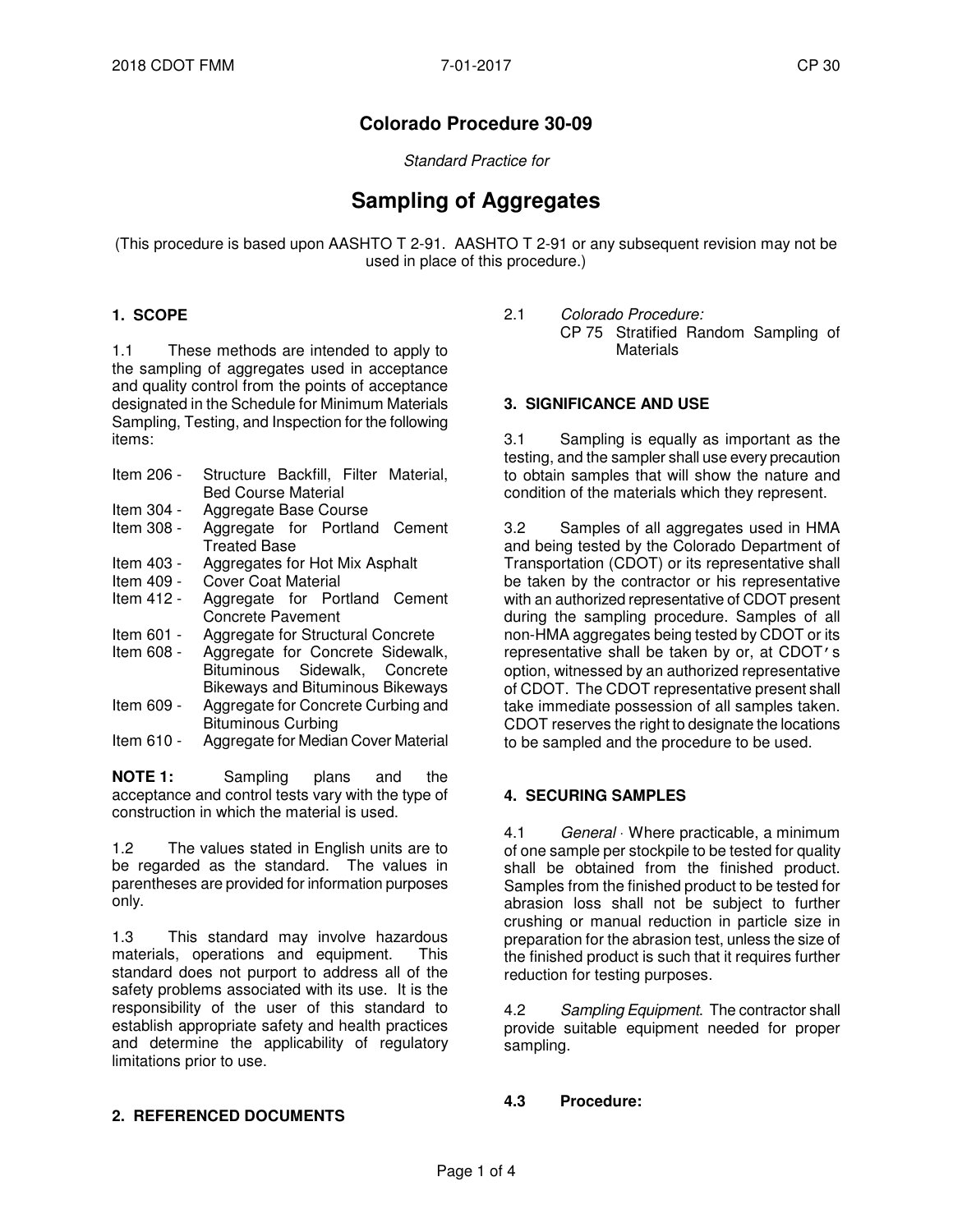4.3.1 Sampling from a Flowing Aggregate Stream - Samples shall be selected from all of the material produced using CP 75. Use extreme care to avoid segregation when sampling. Sampling the initial discharge or the final few tons from a bin or conveyor belt increases the chances of obtaining segregated material and should be avoided.

## 4.3.1.1 Belt Discharge:

4.3.1.1.1 Belt Discharge using Hand Tools - If it is safe and practical to sample directly from the belt discharge, hand tools may be used. Obtain one or more approximately equal increments, selected at random. Combine to form a field sample whose mass equals or exceeds the minimum recommended in Subsection 4.4.2. Take each increment from the entire cross section of the material as it is being discharged using a container at least 12 in. (30 cm) in diameter (or minimum lateral dimension) and having sufficient capacity to hold the sample increment. Make several quick passes through different sections of the material rather than one slow pass. A sampling platform or other means are required to enable the sampler to safely stand within 2 ft. (0.6 meters) of the belt discharge.

4.3.1.1.2 Belt Discharge using an Automatic Belt Sampler - Belt discharge samples may be taken using an automatic belt sampler designed to cut the full discharge of the belt without loss of any portion of the material. Take one or more field samples whose combined mass equals or exceeds the minimum recommended in Subsection 4.4.2.

4.3.1.1.3 Belt Discharge using Power Equipment - A belt discharge sample may be taken by positioning a front-end loader bucket, truck, or similar equipment beneath the belt discharge. The material obtained shall be placed in a separate, small sampling pile and sampled according to Subsection 4.3.3.2. Obtain a field sample whose mass equals or exceeds the minimum recommended in Subsection 4.4.2.

4.3.1.2 Bin Discharge - Test results obtained using bin discharge samples shall not be used for acceptance.

4.3.1.3 Dry Batch - When sampling a dry batch, an initial dry batch must be wasted. A second batch may then be sampled as follows. A frontend loader bucket, truck, or similar equipment is positioned under the pugmill to obtain a large sample in one increment. Sample the material according to Subsection 4.3.3.2. Extreme care must be used to avoid segregation and loss of dust sized particles from the sample.

4.3.2 Sampling from the Stopped Conveyor Belt Samples shall be selected from all of the material being produced by CP 75 Obtain one or more approximately equal increments and combine to form a field sample whose mass equals or exceeds the minimum recommended in Subsection 4.4.2. Stop the conveyor belt while the sample increments are being obtained. To obtain each increment, insert two templates, the shape of which conforms to the shape of the belt into the aggregate stream on the belt, and space them such that the material contained between them will yield an increment of the required weight. Carefully scoop all material between the templates into a suitable container and collect the fines on the belt with a brush and dustpan and add to the container.

4.3.3 Sampling from Stockpiles - When sampling from stockpiles, it may be difficult to obtain representative samples. Sampling from stockpiles should only be done by or under the direction of experienced personnel. When sampling stockpiles of coarse or coarse and fine aggregates, power equipment, when available, should be utilized as described in Subsections 4.3.3.1 and 4.3.3.2. For general guidance in sampling from stockpiles, see Subsections 4.3.3.1 or 4.3.3.3. When sampling Cover Coat Material from the stockpile, the sample shall be taken from the last stockpile prior to delivery to the spreader. The material will be sampled by the random sampling procedure as it is being delivered to the stockpile, or as it is being removed and hauled to the spreader. This will assure that all portions of the material will be sampled.

4.3.3.1. When using power equipment, develop a separate, small sampling pile composed of materials drawn from various levels and locations in the main pile as follows. Remove material from the sides of stockpiles to expose a representative face for sampling. Judgment must be used to determine the number and locations of areas in the big pile to sample in order to represent the stockpile as accurately as possible. The number of portions required will depend on the size of the stockpile, the method of stockpiling, and the visual degree of segregation. Channel the faces thus exposed from bottom to top and sample the material obtained according to Subsection 4.3.3.2.

4.3.3.2 The power equipment should combine the material obtained in a separate small sampling pile. Flatten the pile to form a pad having depth that is not thicker than approximately 1 ft. (0.3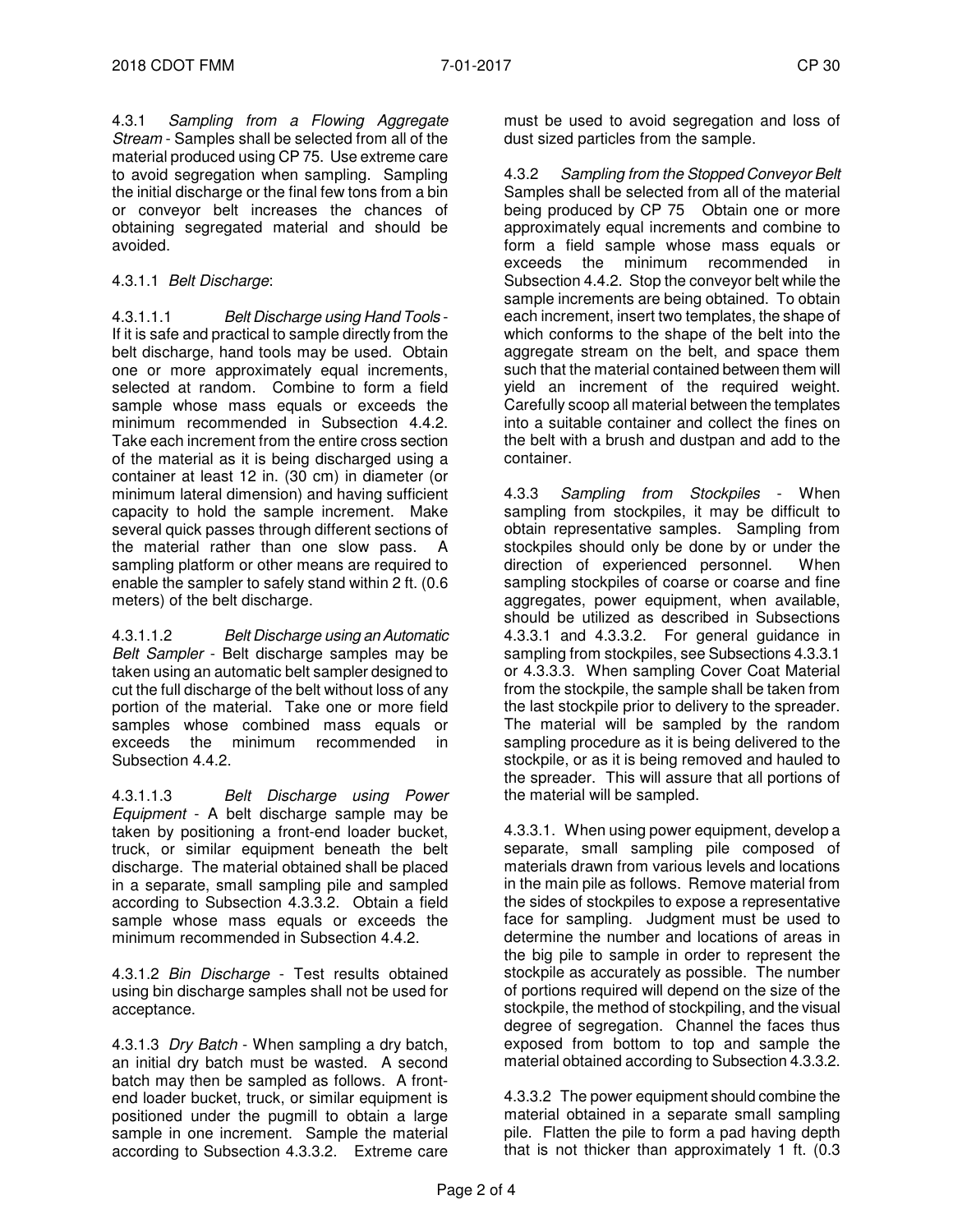meters). Use a flat, square end shovel and sample the pad from at least three locations, sampling through the full depth of the pad if possible. Several increments shall be combined to compose a field sample whose mass equals or exceeds the minimum recommended in Subsection 4.4.2.

4.3.3.3 Where power equipment is not available, samples from stockpiles should be made up of at least two sets of three increments (180 degrees apart) taken from the top third, at the midpoint, and at the bottom third of the volume of the pile. Place a board or metal shelf vertically into the pile just above the sampling point to prevent loose aggregate from sliding into the sampling area and to aid in preventing segregation. Remove approximately 6 inches (15 cm) of surface material. Use a flat, square end shovel or scoop with sides for sampling. In sampling stockpiles of fine aggregate (3/8 in. (minus 9.5 mm)), the outer layer, which may have become segregated, should be removed and the sample taken from the material beneath. The use of sampling tubes has proven to be satisfactory. Sampling tubes approximately 1 1/4 in. (30 mm) minimum in width by 6 ft. (2 m) in length may be inserted into the pile at random locations to extract a minimum of five increments of material to form the sample. Several increments shall be combined to compose a field sample whose mass equals or exceeds the minimum recommended in Subsection 4.4.2.

4.3.4 Sampling from Roadway (Bases and Subbases) - Select material to be sampled from all of the material produced (e.g. A station or tonnage) by utilizing CP 75. Obtain at least three approximately equal increments, selected at random from the unit being sampled, and combine to form a field sample whose mass equals or exceeds the minimum recommended in Subsection 4.4.2. Using a flat, square end scoop or shovel, take all sample increments from the roadway for the full depth of the material, wherever possible, taking care to exclude any underlying material.

4.3.5 Sampling Aggregates from Processed Windrows - Select material to be sampled from all of the material produced using CP 75. For processed material containing sufficient moisture to maintain a near vertical face, remove material from one side toward the center to the full depth until a representative face is exposed. Channel the face just exposed from bottom to top and obtain a sample whose mass equals or exceeds the minimum recommended in Subsection 4.4.2 by combining portions from at least three equally

spaced locations on the exposed face. Use a flat, square end shovel and, exercising care, remove the portions making sure that particles do not roll off the shovel.

4.3.6 Sampling Aggregates from a Cover Coat Material Spreader - Samples shall be taken at the last possible location prior to placement on the pavement. With the spreader stopped, samples will be taken from a minimum of three of the individual chip spreader gates as the aggregate is falling from the spreader to the sample container placed on the pavement. These samples will be combined into one sample whose mass equals or exceeds the minimum requirements shown in Subsection 4.4.2. If there is a belt transfer device on the spreader, the Engineer may approve obtaining a representative sample from the belt when the machine is at rest as detailed in Subsection 4.3.2. If neither of these sampling methods are possible, the Engineer may allow random sampling from the stockpile as detailed in Subsection 4.3.3.

#### **4.4 Number and Mass of Field Samples:**

4.4.1 The minimum number of field samples required is specified in the CDOT Field Materials Manual under the Schedule for Minimum Materials Sampling, Testing, and Inspection.

4.4.2 The minimum mass for lab samples is given in the CDOT Field Materials Manual in the Schedule for Minimum Materials Sampling, Testing, and Inspection. The minimum mass for field samples is given in Table 30-1. The sample must be large enough to include representative portions of each component of the material. The mass must be predicated on the type and number of tests to which the material is to be subjected and with sufficient material obtained to provide for the proper execution of these tests.

| LADEL 00-T. OILC 01 FIGN OUTINICS          |                                                |      |          |                                               |  |
|--------------------------------------------|------------------------------------------------|------|----------|-----------------------------------------------|--|
| Nominal<br>Maximum Size<br>of Aggregates A |                                                | lbs. | (kq)     | Approximate Minimum<br>Mass of Field Samples, |  |
| Fine Aggregate:                            |                                                |      |          |                                               |  |
| No. 8<br>No.4                              | $(2.36 \, \text{mm})$<br>$(4.75 \, \text{mm})$ |      | 10<br>10 | (5)<br>5                                      |  |

**TABLE 30-1: Size of Field Samples**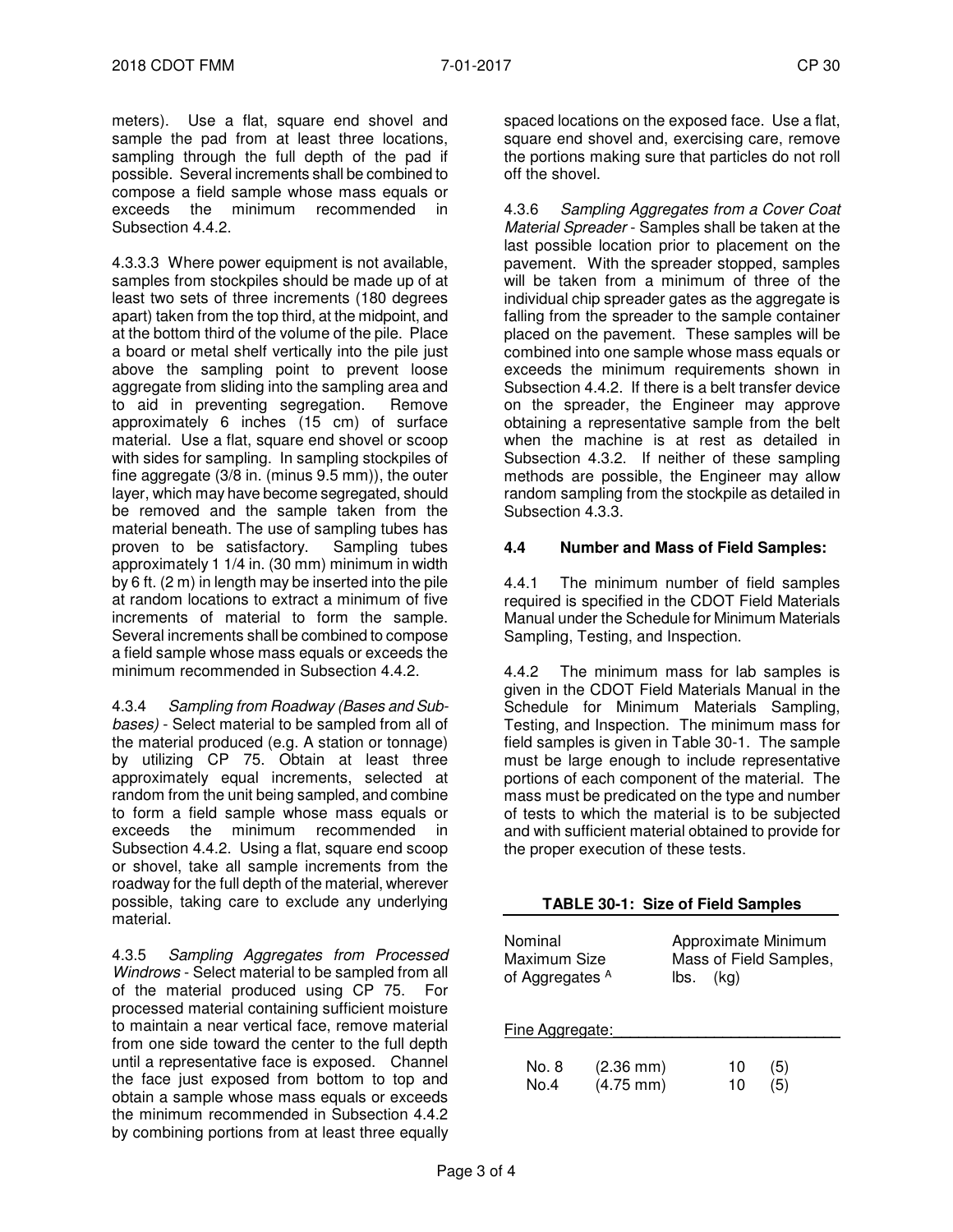| Coarse Aggregate: |  |
|-------------------|--|
|                   |  |

| $3/8$ in. | $(9.5 \text{ mm})$    | 15 | (7)  |
|-----------|-----------------------|----|------|
| $1/2$ in. | $(12.5 \, \text{mm})$ | 20 | (10) |
|           | $3/4$ in. $(19.0$ mm) | 25 | (12) |
| 1 in.     | $(25.0 \, \text{mm})$ | 30 | (15) |
|           | 1 1/2 in. (37.5 mm)   | 40 | (20) |
|           | 2 in. (50.0 mm)       | 45 | (22) |
|           | 2 1/2 in. (63.0 mm)   | 50 | (25) |
|           | 3 in. (75.0 mm)       | 55 | (27) |
|           | 3 1/2 in. (90.0 mm)   | 60 | (30) |

A For processed aggregate, the nominal maximum size is defined in the Appendix to the CDOT Field Materials Manual.

#### **5. SHIPPING SAMPLES**

5.1 Transport aggregates in bags or other containers so constructed as to preclude loss or contamination of any part of the sample, or damage to the contents from mishandling during shipment. Do not ship more than 60 lbs. (30 kg) per bag to allow for easier handling of samples. When moisture content is being measured in the aggregate sample, the representative sample must be stored in a sealed container that will prevent any moisture loss.

5.2 Shipping containers for aggregate samples shall have suitable individual identification attached and enclosed so that field reporting, laboratory logging, and test reporting may be facilitated. **Utilization of CDOT Form #633, Sample Tag (for Sacks), is required for all submitted samples.**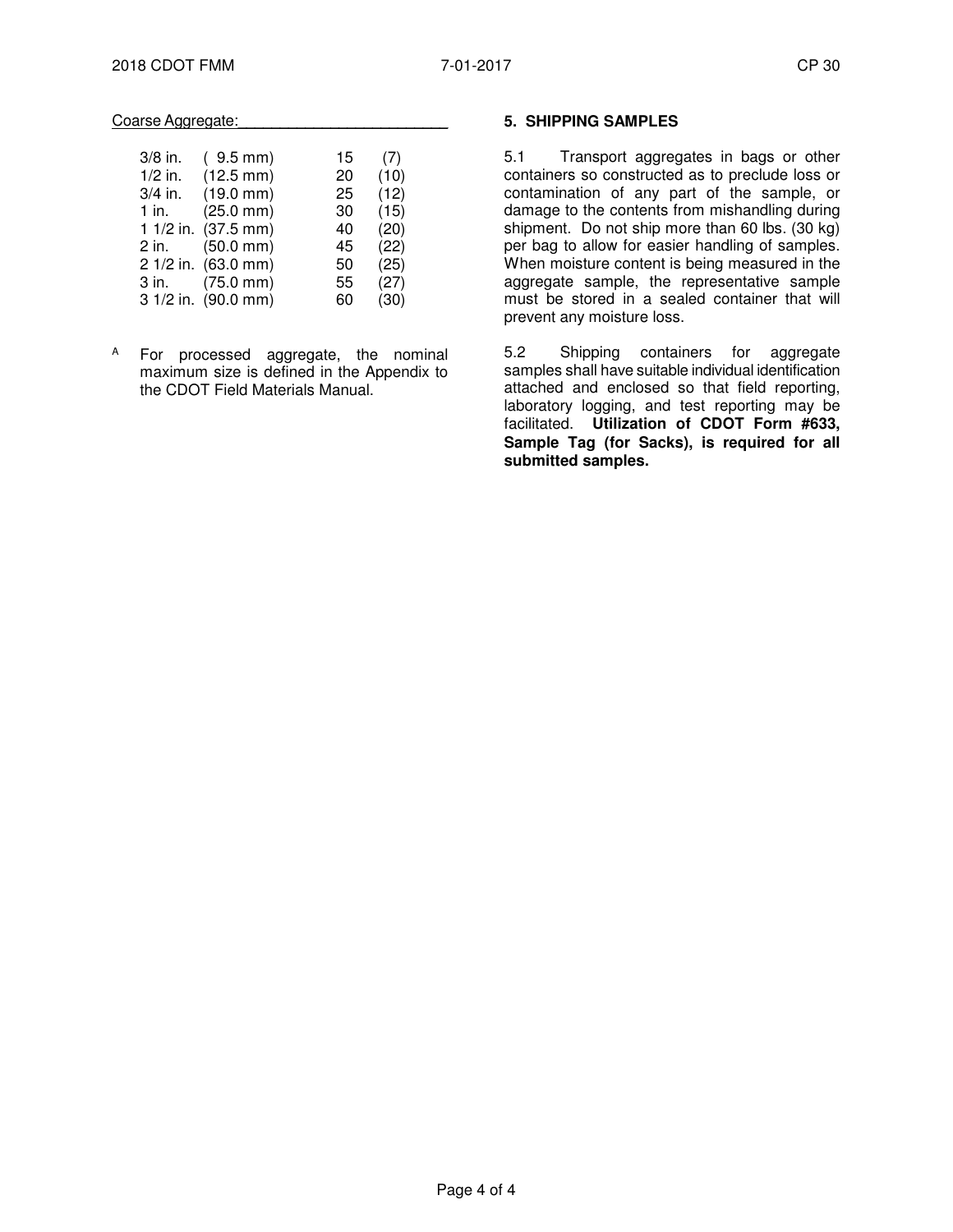# **Colorado Procedure 41-19**

*Standard Practice for*

# **Sampling Hot Mix Asphalt**

(This procedure is based upon AASHTO T 168-91. AASHTO T 168-91 or any subsequent revisions may not be used in place of this procedure.)

### **1. SCOPE**

- 1.1 This procedure covers sampling of hot mix asphalt (HMA) at points of manufacture, storage, or delivery.
- 1.1.1 Samples obtained by this procedure may be used for acceptance and quality control of hot mix asphalt (HMA).
- 1.2 This Standard may involve hazardous materials, operations, and equipment. This Standard does not purport to address all of the safety problems associated with its use. It is the responsibility of the user of this Standard to establish appropriate safety and health practices and determine the applicability of regulatory limitations prior to use.
- 1.3 The values stated in acceptable English units are to be regarded as the standard. The values in parentheses are provided for information purposes only.

#### **2. REFERENCED DOCUMENTS**

2.1 *Colorado Procedures:*

CP 75 Stratified Random Sampling of Materials

#### **3. SIGNIFICANCE AND USE**

- 3.1 *General:*
- 3.1.1 Sampling is equally as important as the testing, and the sampler shall use every precaution to obtain samples that will yield an acceptable estimate of the nature and conditions of the materials which they represent.
- 3.1.2 Care shall be taken in sampling to avoid segregation of the material being sampled. Care shall be taken also to prevent contamination by dust or other foreign matter.
- 3.1.3 Samples to be used for acceptance or assurance testing shall be taken by the contractor or his representative. An authorized representative of the Colorado Department of Transportation shall be present during the sampling procedure. The CDOT Representative present shall take immediate possession of all samples taken. CDOT reserves the right to designate the method and location of material to be sampled.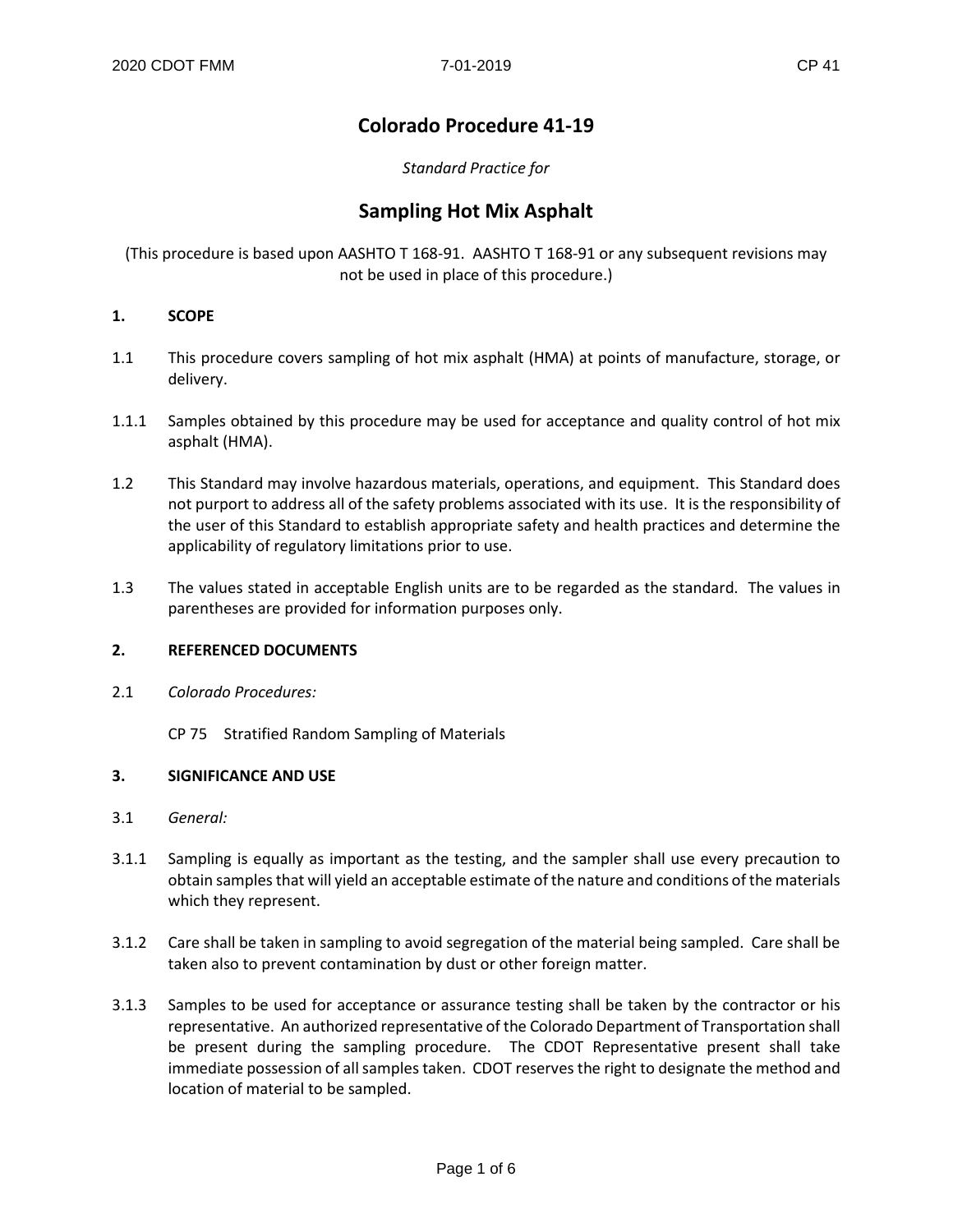#### **4. PROCEDURE, GENERAL**

- 4.1 *Sampling Equipment* The contractor shall provide equipment needed for safe and appropriate sampling.
- 4.2 *Sample Handling -* Combine all sample increments. Place sample in a container with 3 to 4 gallon capacity, made of at least 30 gauge non-galvanized metal, having a "bail" type handle and a tight fitting lid.
- 4.3 *Sampling* The procedures for selecting samples are described in CP 75. The material shall be sampled using stratified random sampling from all of the material delivered to the job site.

#### **METHOD A - TUBE SAMPLER**

### **5. APPARATUS**

- 5.1 Tube sampler, with a minimum of 2-7/8 in. (73 mm) inside diameter, 16 gauge minimum thickness, and a length and diameter that are variable with desired test specimen size.
- 5.2 Tube sampler holder with a metal collar into which the sampler fits, with a 3 ft. (1 m) handle or a tube sampler holder with suitable arm arrangement to hold two tube samplers, which can be positioned directly beneath the discharge opening.
- 5.3 Containers for transporting samples shall have 3 to 4 gallon capacity, be made of at least 30 gauge non-galvanized metal, have a "bail" type handle and a tight fitting lid.

#### **6. PROCEDURE**

6.1 Batch Plant and Storage Silos - Insert one or two tube samplers into the sampler holder arm while the arm is swung away from the discharge. Obtain one or more samples from the material being loaded into a single truck using one of the following methods: (1) during discharge of mixture, swing the arm holding the tube(s) through the discharge stream at a rate fast enough to obtain a representative sample filling the tube(s) or (2) prior to the discharge, center the sampling tube(s) directly under the discharge flow. After the mixture has been discharged, return the apparatus to the storage position away from the point of discharge and remove the tube(s). Strike off any material above the top rim of the tube sampler.

#### **METHOD B - POINT OF DELIVERY**

#### **7. APPARATUS**

- 7.1 Small flat scoop with vertical sides or square ended shovel.
- 7.2 Container for transporting samples shall have 3 to 4 gallon capacity, be made of at least 30 gauge non-galvanized metal, have a "bail" type handle and a tight fitting lid.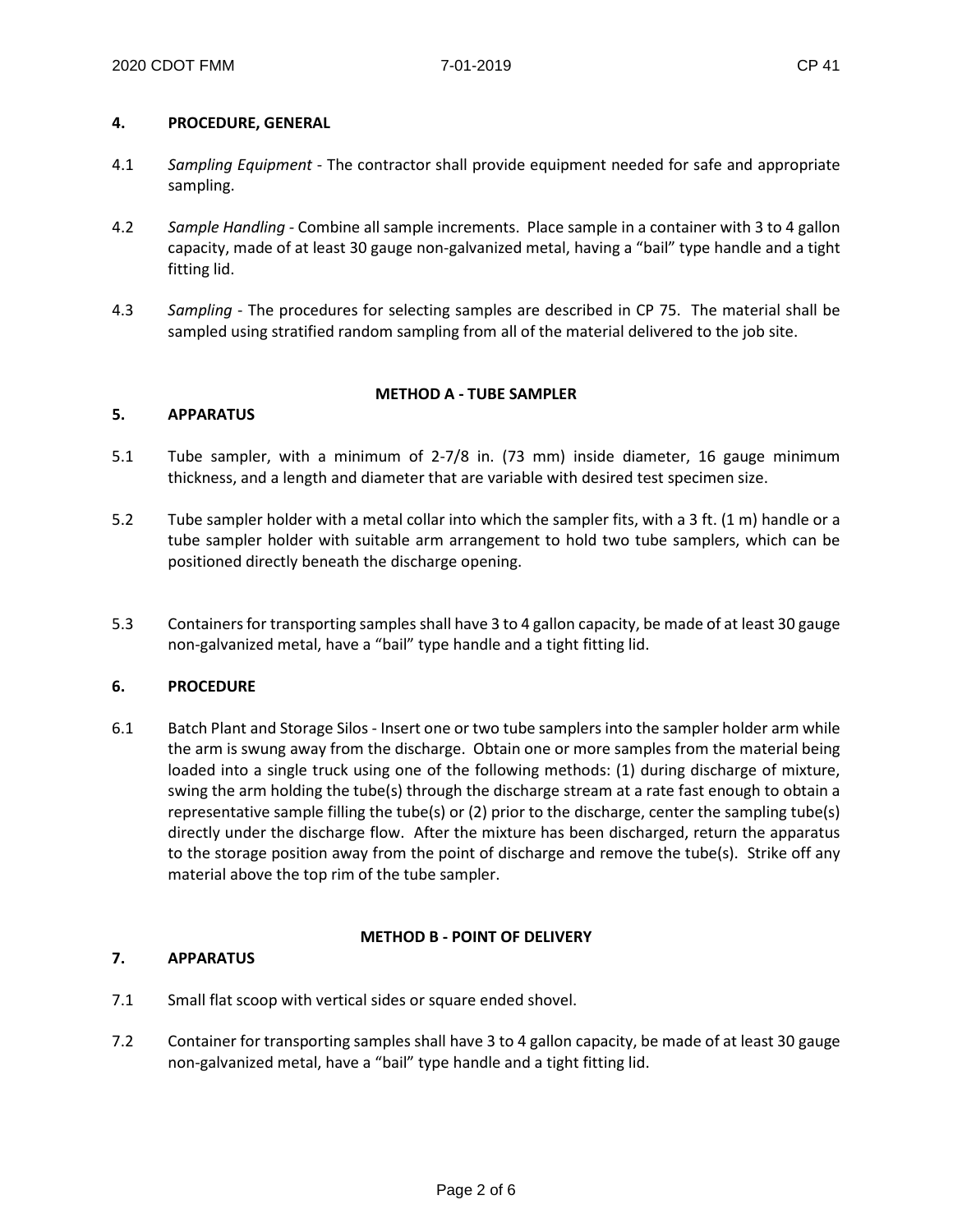### **8. PROCEDURE**

- 8.1 *Sampling from the Windrow Prior to Laydown* Select three or more locations at random from the windrow. Samples of the windrow shall be secured at each location by removing material from one side of the windrow through the full depth to expose a face. Using the flat scoop, or a square shovel with sides, trench the exposed face from bottom to top, taking care to avoid segregation of particle sizes. Combine the samples from the different locations to obtain the required sample size as specified in Section 11.
- 8.2 *Sampling from Paving Machine Augers* While the paver is in motion, observe the operation of the augers, which transport the mixture from the slat feeders to either side of the paver. These augers should be operating eighty percent or more of the time and be at least two-thirds covered with the mixture, if this is not the case, samples taken from the screws may be segregated and this method of sampling should not be used.
- 8.2.1 If the conditions of Subsection 8.2 are met, obtain at least three approximately equal increments of mixture ahead of the augers which transport the mixture from the slat feeders to either side of the paver as follows: insert the flat scoop or shovel into the mixture and remove the portion with minimal loss of the larger particles.
- 8.3 *Sampling from a Conveyor Belt* --CDOT does not utilize this sampling technique.

#### **METHOD C - BEHIND PAVER**

#### **9. APPARATUS**

- 9.1 Small flat scoop, square ended shovel with vertical sides, or sampling device similar to Figure 41- 1.
- 9.2 Container for transporting samples shall have 3 to 4 gallon capacity, be made of at least 30 gauge non-galvanized metal, have a "bail" type handle and a tight fitting lid.

#### **10. PROCEDURE**

- 10.1 *Sampling from the Roadway Prior to Compaction* Obtain at least three approximately equal increments, at a longitudinal location selected at random using CP 75, and combine to form a field sample whose quantity equals or exceeds the minimum recommended in Section 11.
- 10.1.1 Obtain all increments from the roadway immediately behind the machine for the full depth of the material, taking care to exclude any underlying material. Locate the sampling position across the width of the roadway using CP 75. When necessary, place templates on the existing roadway to exclude any underlying material. Clearly mark the specified area from which each increment or sample is to be removed. Templates, which are placed before the mixture is spread, will be a definite aid in securing approximately equal increment weights.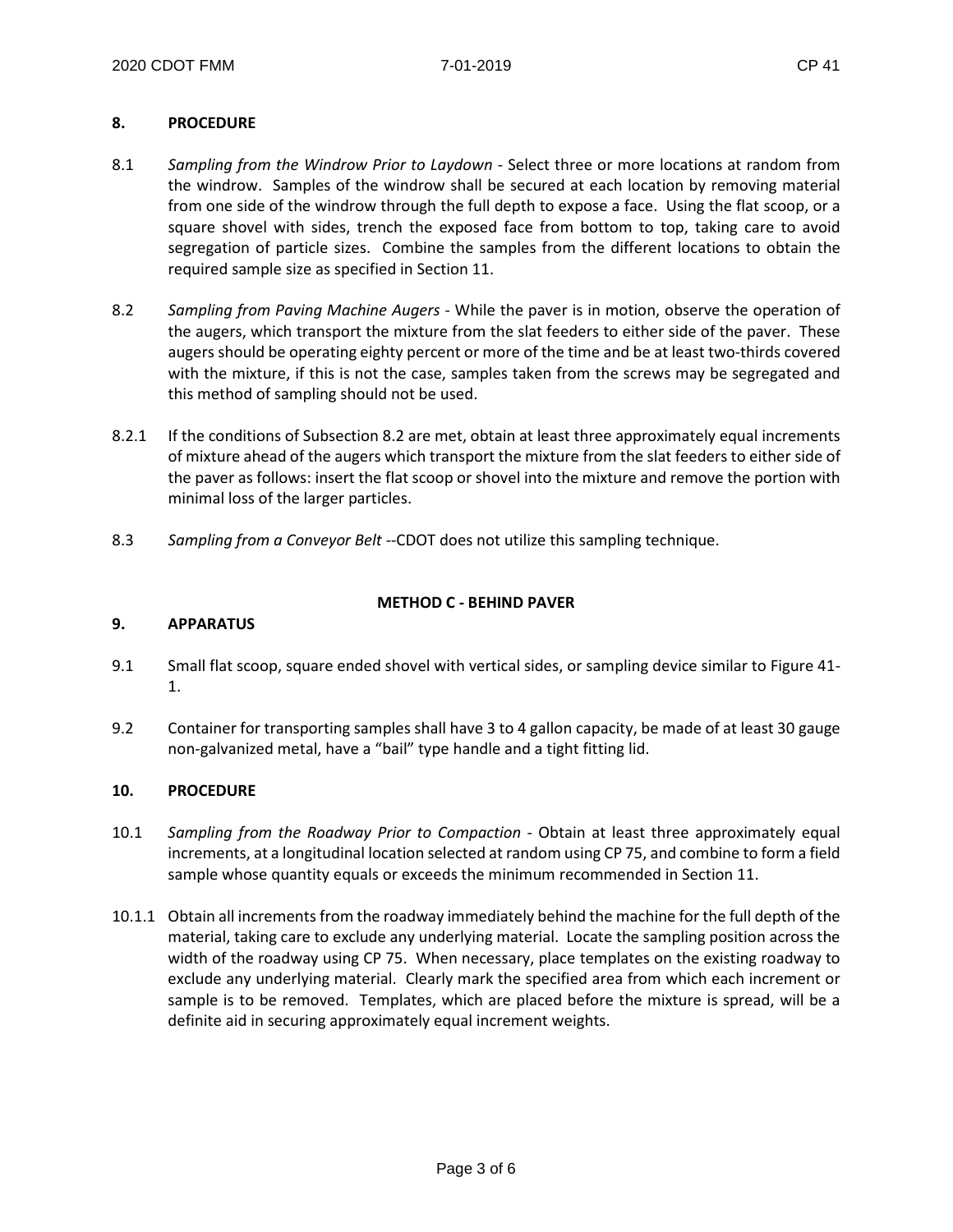I

10.2 *Sampling from Roadway after Compaction* - Select the areas to be sampled using CP 75 from the material in place. Obtain at least three approximately equal increments selected from the area being sampled. Take all increments from the roadway through the full depth of the material, taking care to exclude any underlying material. Each increment shall be obtained by coring, sawing, or other methods in such a manner as to ensure a minimum disturbance of the material.

#### **11. SIZE OF SAMPLE**

#### 11.1 *Number and Quantities of Field Samples:*

11.1.1 The number of field samples required is specified in the Schedule for Minimum Materials Sampling, Testing, and Inspection contained in the CDOT Field Materials Manual. The CDOT Field Materials Manual specifies the quantities of sample required for testing in the Central Laboratory and the Region Materials Laboratory. Project field tests will require a minimum sample size of 30 lbs (14 kg).

### **12. SHIPPING SAMPLES**

- 12.1 Transport samples in a container with a 3 to 4 gallon capacity, made of at least 30 gauge nongalvanized metal, having a "bail" type handle and a tight fitting lid so constructed as to preclude loss or contamination of any part of the sample, or damage to the contents from mishandling during shipment.
- 12.2 Samples shall have individual identification attached providing the information required by the sample user. **Utilization of CDOT Form 633, Sample Tag (for Sacks), is required for all submitted samples.**

#### **13. RECORD**

13.1 Document information on CDOT Form 633 or Form 1304.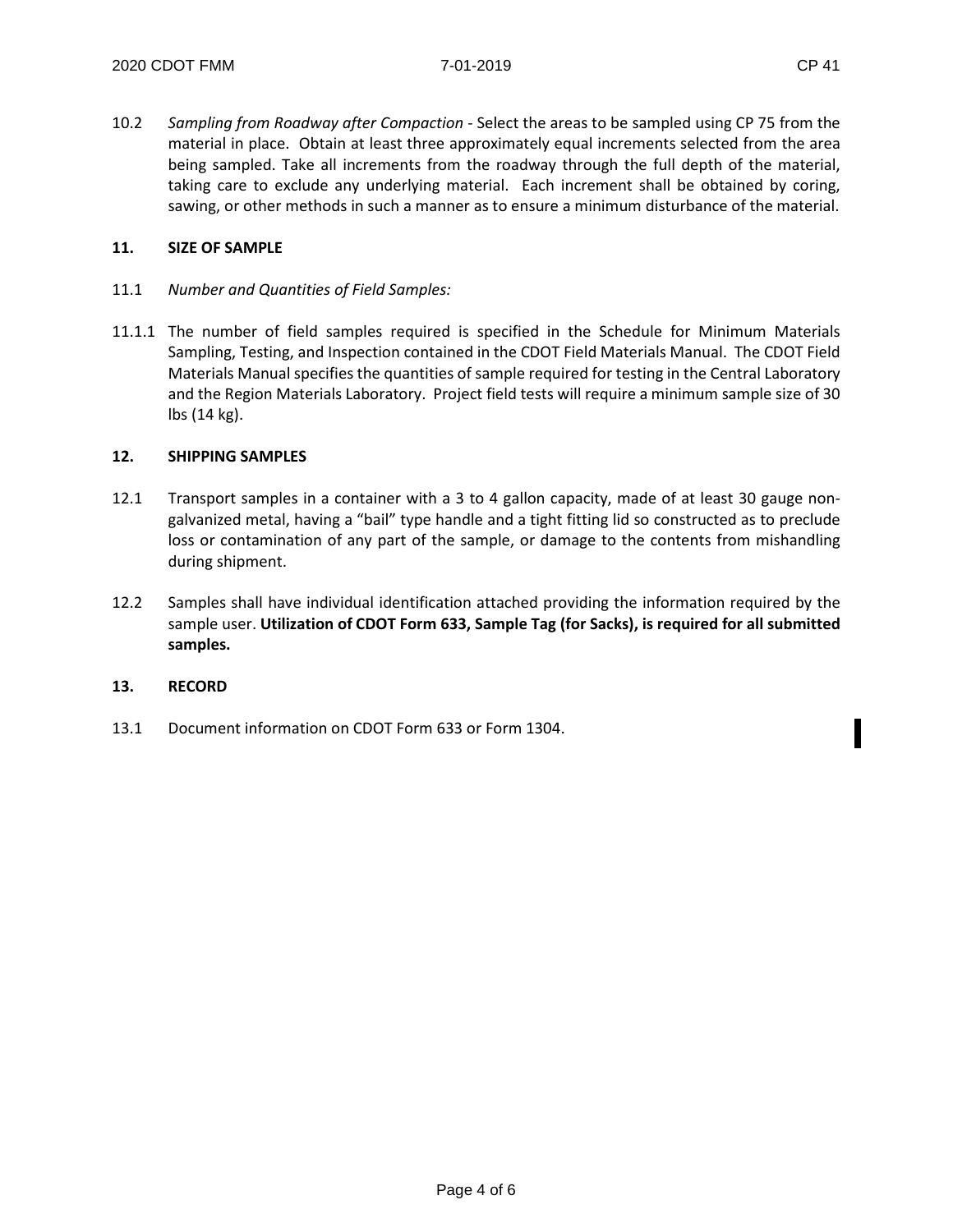



\*Shape and area variable to accomodate sample size required.

Sampler is placed in the uncompacted lift directly behind paver and all material is removed.

# **FIGURE 41-1**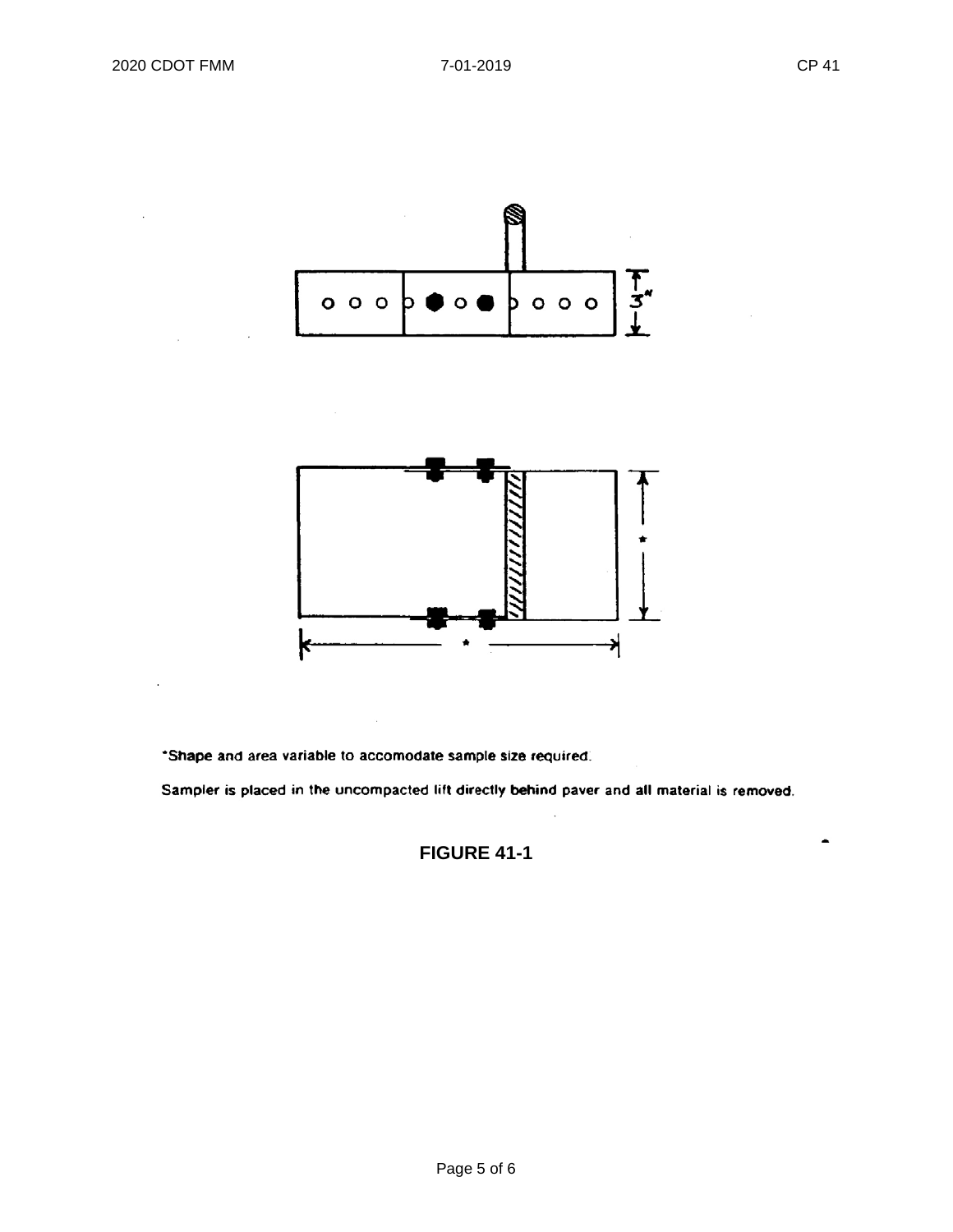# {Page Intentionally Left Blank}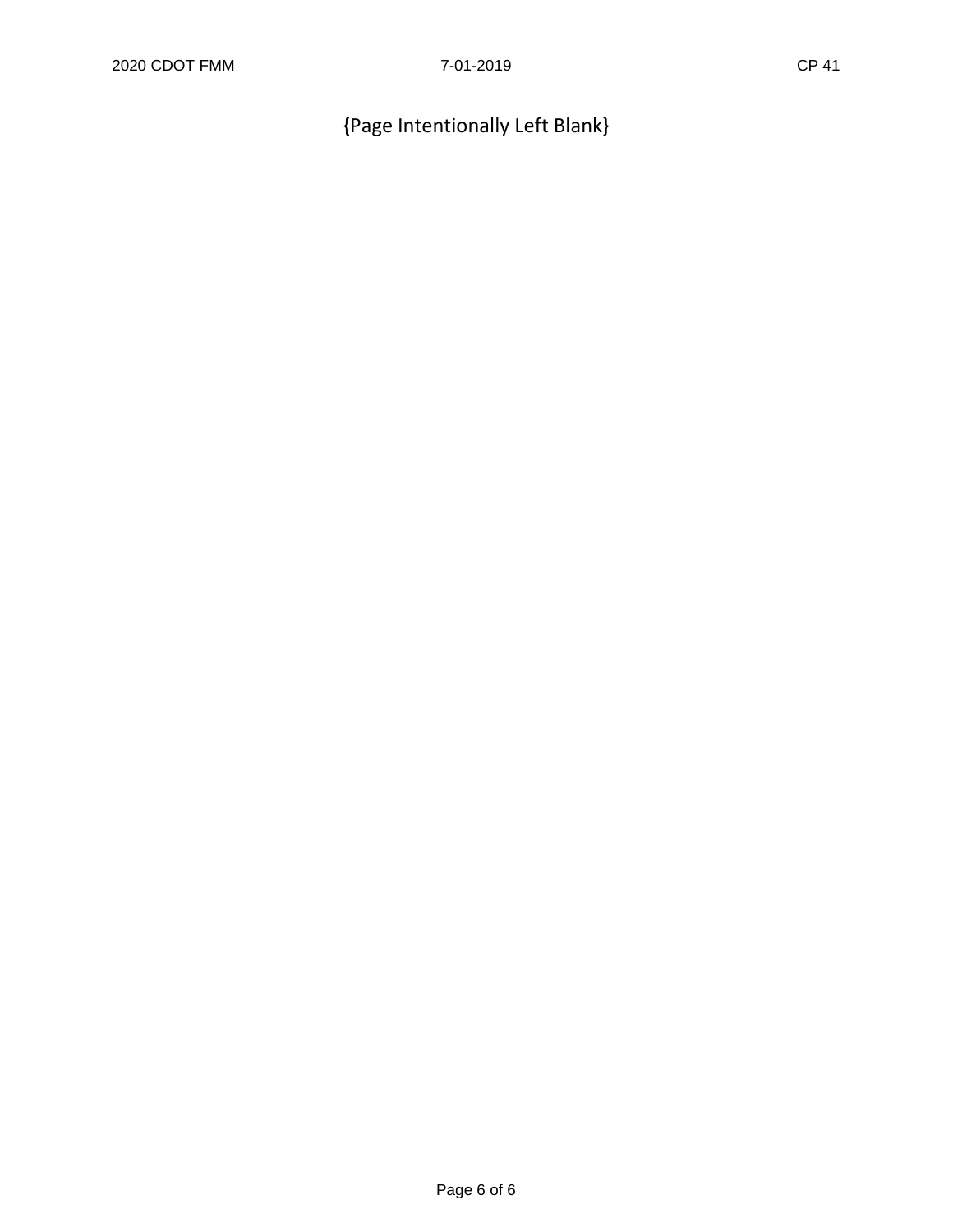# **Colorado Procedure 44-19**

*Standard Method of Test for*

# **Bulk Specific Gravity and Percent Compaction of Compacted Bituminous Mixtures Using Saturated Surface-Dry Specimens**

(This procedure is based upon AASHTO T 166-13. AASHTO T 166-13 or any subsequent revisions may not be used in place of this procedure.)

### **1. SCOPE**

- 1.1 These test methods cover the determination of bulk specific gravity of specimens of compacted bituminous mixtures as defined in ASTM E 1547, Terminology Relating to Industrial and Specialty Chemicals.
- 1.2 The bulk specific gravity of the compacted bituminous mixtures may be used in calculating the unit weight of the mixture.

### **2. REFERENCED DOCUMENTS**

- 2.1 *AASHTO Standards*: M 231 Weighing Devices Used in the Testing of Materials
- 2.2 *ASTM Standards:*
	- D 2726 Test Method for Bulk Specific Gravity and Density of Non-Absorptive Compacted Bituminous Mixtures
	- E 1547 Terminology Relating to Industrial and Specialty Chemicals

#### 2.3 *Colorado Procedures:*

- CP 51 Determining the Maximum Specific Gravity of HMA
- CP-L 5115 Preparing &Determining the Density of Bituminous Mixture Test Specimens Compacted by the Superpave Gyratory Compactor

#### **3. SIGNIFICANCE AND USE**

3.1 This procedure covers and describes two test methods for determining bulk specific gravity in order to calculate the percent relative compaction of Hot Mix Asphalt.

#### **4. TERMINOLOGY**

- 4.1 Definitions:
- 4.1.1 *Constant Mass* The mass at which further drying at either temperature as noted in Subsection 10.4 for two hours does not alter the mass.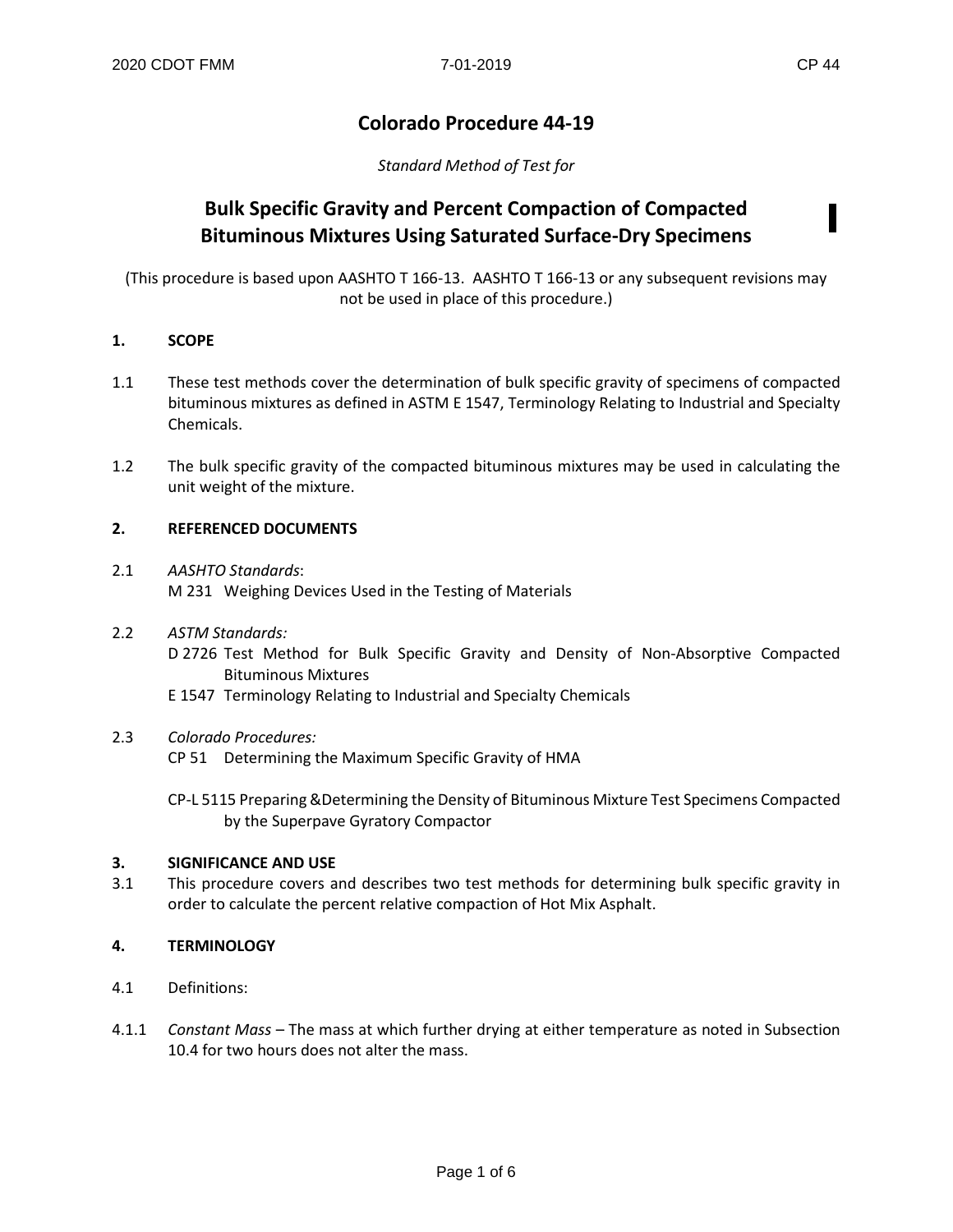#### **5. TEST SPECIMENS**

- 5.1 Test specimens may be either laboratory-molded bituminous mixtures or from the bituminous pavements. The mixtures may be surface or wearing course, or leveling course.
- 5.2 Size of Specimens--It is recommended (1) that the diameter of cylindrically molded or cored specimens, or the length of the sides of sawed specimens, be at least equal to four times the maximum size of the aggregate; and (2) that the thickness of specimens be at least one-and-one-half times the maximum size of the aggregate.
- 5.3 Pavement specimens shall be taken from pavements with a core drill, a diamond or Carborundum saw, or by other suitable means.
- 5.4 Care shall be taken to avoid distortion, bending, or cracking of specimens during and after the removal from pavement or mold. Specimens shall be stored in a safe, cool place.
- 5.5 Specimens shall be free from foreign materials such as seal coat, tack coat, foundation material, soil, paper, or foil.
- 5.6 If desired, specimens may be separated from other pavement layers by sawing or other suitable means.

#### **6. APPARATUS**

- 6.1 *Balance*  Conforming to the requirements of AASHTO M 231, for the class of balance required for the principle sample weight of the sample being tested. The balance shall be equipped with suitable suspension apparatus and holder to permit weighing the specimen while suspended from the center of scale pan or balance.
- 6.2 *Suspension Apparatus* -- Wire suspending the container shall be the smallest practical size at the point where it penetrates the water's surface to minimize any possible effects of a variable immersed length. The suspension apparatus shall be constructed to enable the container to be immersed to a depth sufficient to cover it and the test sample during weighing without contacting the bottom of the water bath.

6.3 *Water Bath* -- For immersing the specimen in water while suspended under the balance, equipped with an overflow outlet for maintaining a constant water level.

- 6.4 *Damp Towel* -- Flannel or terry cloth towel.
- 6.5 *Oven* If using Method B (Rapid Test), a forced draft oven capable of maintaining 230°F  $\pm$  9°  $(110^{\circ}C \pm 5^{\circ}).$
- 6.6 *CoreDryTM* If using Method C (CoreDryTM Test), a CoreDry unit from Instrotek® Inc.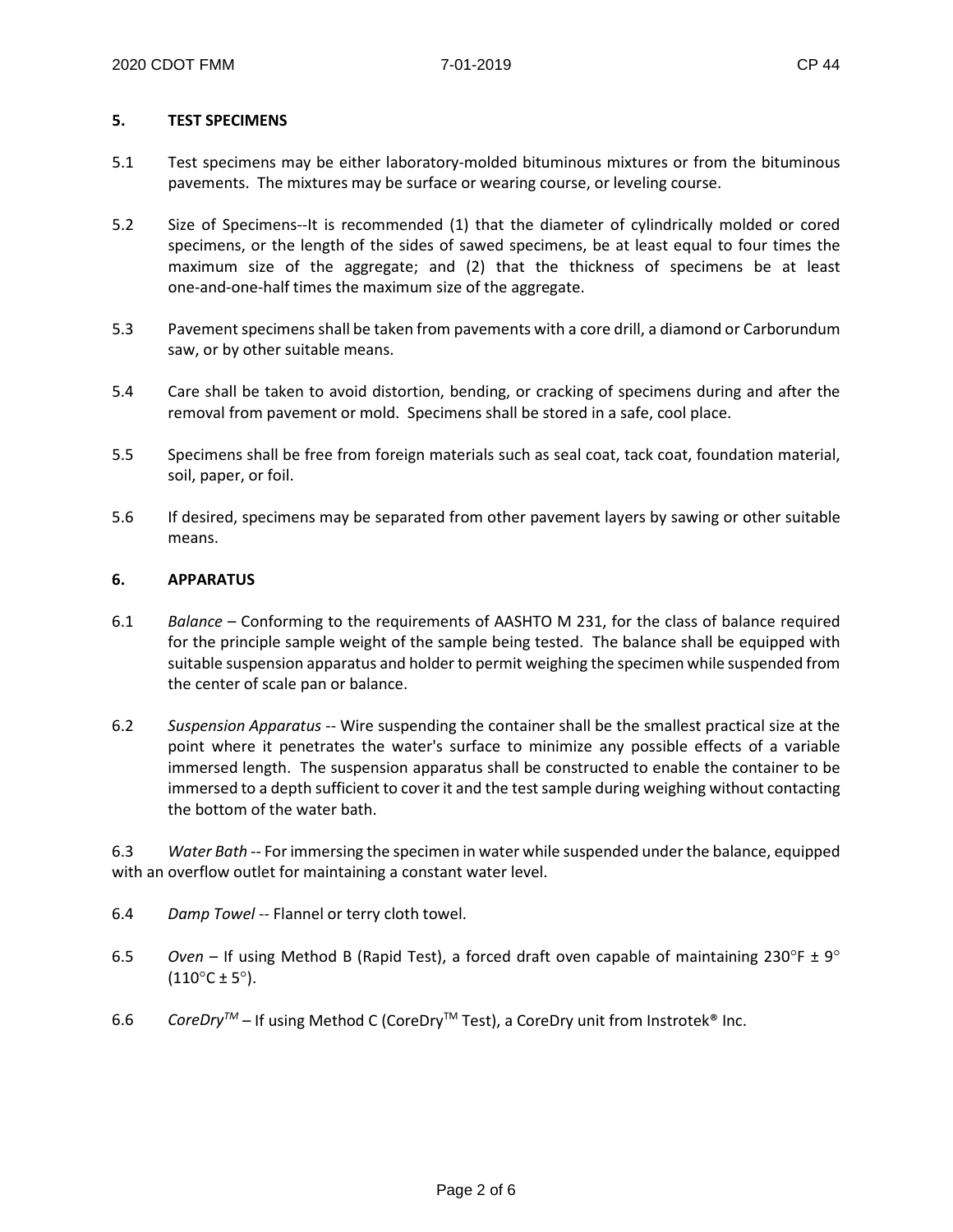#### **METHOD A**

#### **7. PROCEDURE**

- 7.1 Method A shall be used for laboratory compacted specimens only.
- 7.2 Laboratory compacted specimens, which have not been exposed to moisture, do not require additional drying. Cool the specimen to room temperature at  $77^{\circ}$ F ± 9° (25°C ± 5°). Samples must not feel warm to the touch. Record the dry mass A. If laboratory compacted specimens are wetted before the dry mass is determined, dry them as specified in Subsection 10.4 once the immersed mass and surface-dry mass have been determined. Immerse each specimen in water at 77°F  $\pm$  1.8° (25°C  $\pm$  1°) for 4  $\pm$  1 minutes and record the immersed mass, C. Remove the specimen from the water, damp dry the specimen by blotting it as quickly as possible with a flannel cloth or terry cloth towel which has been thoroughly wetted and wrung out, then immediately determine the surface-dry mass, B. The objective of blotting is to remove all of the surface water without losing any water that has been absorbed into the sample. Any water that seeps from the specimen during the weighing operation is considered part of the saturated specimen.

**Note 1:** If desired, the sequence of testing operations may be changed to expedite the test results. For example, first the immersed mass (C) can be taken, then the surface-dry mass (B) and finally the dry mass (A).

### **8. CALCULATIONS**

8.1.1 Calculate the bulk specific gravity of the specimens as follows (round and report the value to the nearest three decimal places):

Bulk Specific Gravity = 
$$
\frac{A}{(B - C)}
$$

Where:

 $A =$  Mass (in grams) of sample in air,

- $B =$  Mass (in grams) of surface-dry specimen in air,
- $C =$  Mass (in grams) of sample in water.
- 8.2 Calculate the percent water absorbed by the specimen (on volume basis) as follows:

Percent Water  
Absorbed by Volume 
$$
= \frac{(B - A)}{(B - C)} \times 100
$$

#### **9. RECORD**

9.1 No CDOT Form, record on your own worksheet.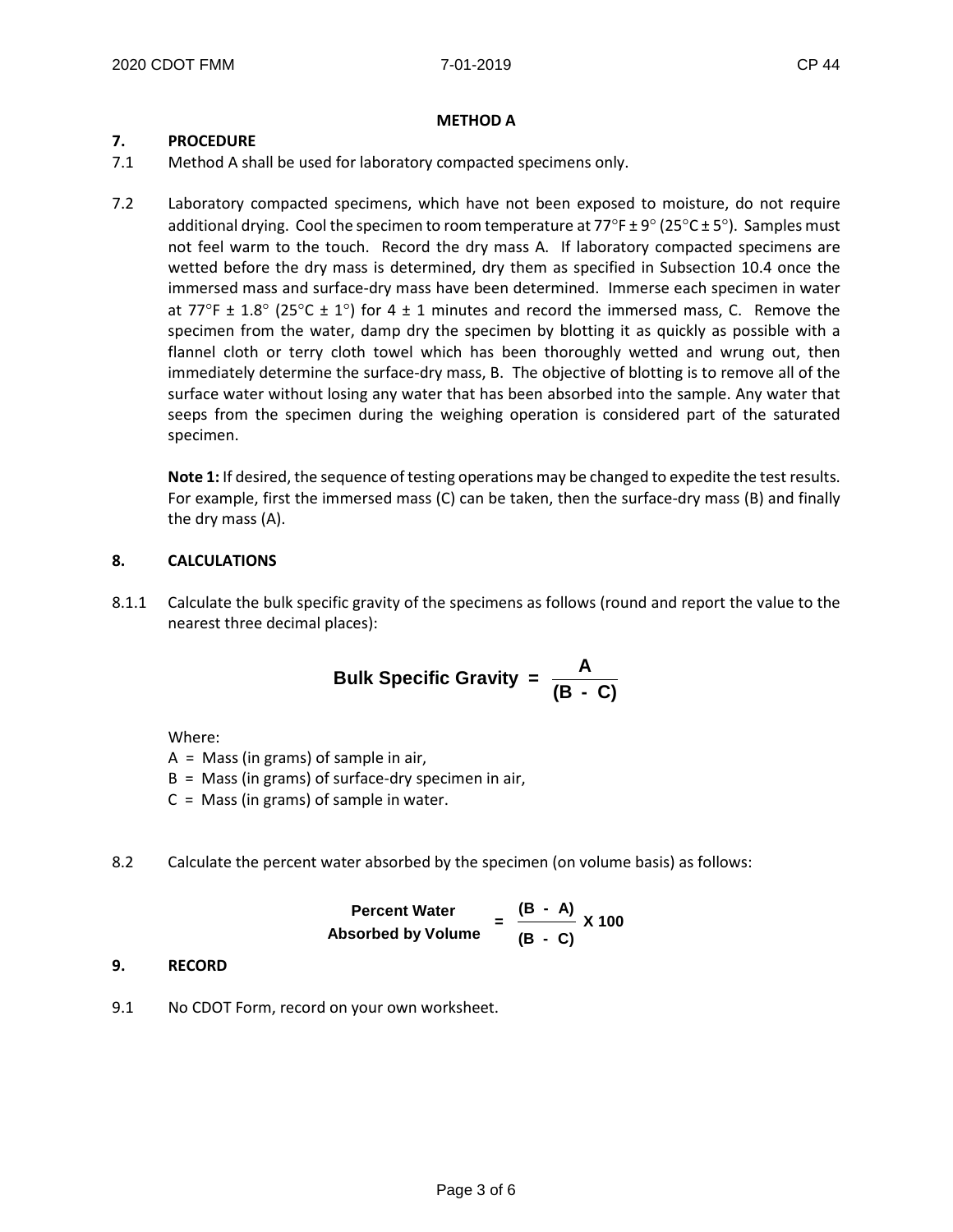#### **METHOD B (RAPID TEST)**

#### **10. PROCEDURE**

- 10.1 Method B shall be used for pavement cores.
- 10.2 This procedure can be used for testing specimens, which are not required to be saved, and which contain substantial amounts of moisture. Specimens obtained by coring or sawing can be tested the same day by this method. Specimens obtained by coring or sawing shall be tested using Method B or C and shall not be tested using Method A.
- 10.3 The testing procedure to determine the immersed mass (C) and the surface dry mass (B) shall be the same as given in Section 7. The dry mass (A) of the specimen is determined last, as per Subsection 10.4.
- 10.4 Determine and record the weight of a large flat bottom drying pan and place the weighed specimen into the pan. For Forced Draft Ovens, place the pan and specimen in a 230°F  $\pm$  9° (110°C ± 5°) oven. For 5½ in. (140 mm) diameter or larger cores, or for porous or wet cores, leave the specimen in the oven until it can be easily separated into pieces not larger than 2 in. (50 mm) in diameter. Use extreme caution not to lose any portion of the original specimen while separating it. Replace the separated specimen in the oven. Document the start time. Dry all of the specimen(s) for 3 hours minimum and determine the weight at that time, (record the time). After an additional 2 hours of drying determine the weight at the time, (record the time if needed). The drying of the specimen can be stopped at this minimum of 5 total hours if constant mass is reached. Continue the drying and weighing at 2-hour intervals until constant mass is reached, up to the 24-hour maximum period. Determine the final weight of the heated specimens and use this weight as the dry mass A in the equation in Subsection 8.1.

#### **METHOD C (COREDRYTM TEST)**

#### **11. PROCEDURE**

- 11.1 Method C may be used for pavement cores in place of Method B.
- 11.2 This procedure can be used for testing specimens, which can be saved, and which contain substantial amounts of moisture. Specimens obtained by coring or sawing can be tested the same day by this method. Specimens obtained by coring or sawing shall be tested using Method B or C and shall not be tested using Method A.
- 11.3 The testing procedure to determine the immersed mass (C) and the surface dry mass (B) shall be the same as given in Section 7. The dry mass (A) of the specimen is determined last, as per Subsection 11.4.

**Note 2:** If desired, the sequence of testing operations may be changed to expedite the test results. For example, first the dry mass (A) can be taken, then the immersed mass (C), and finally the surface-dry mass (B).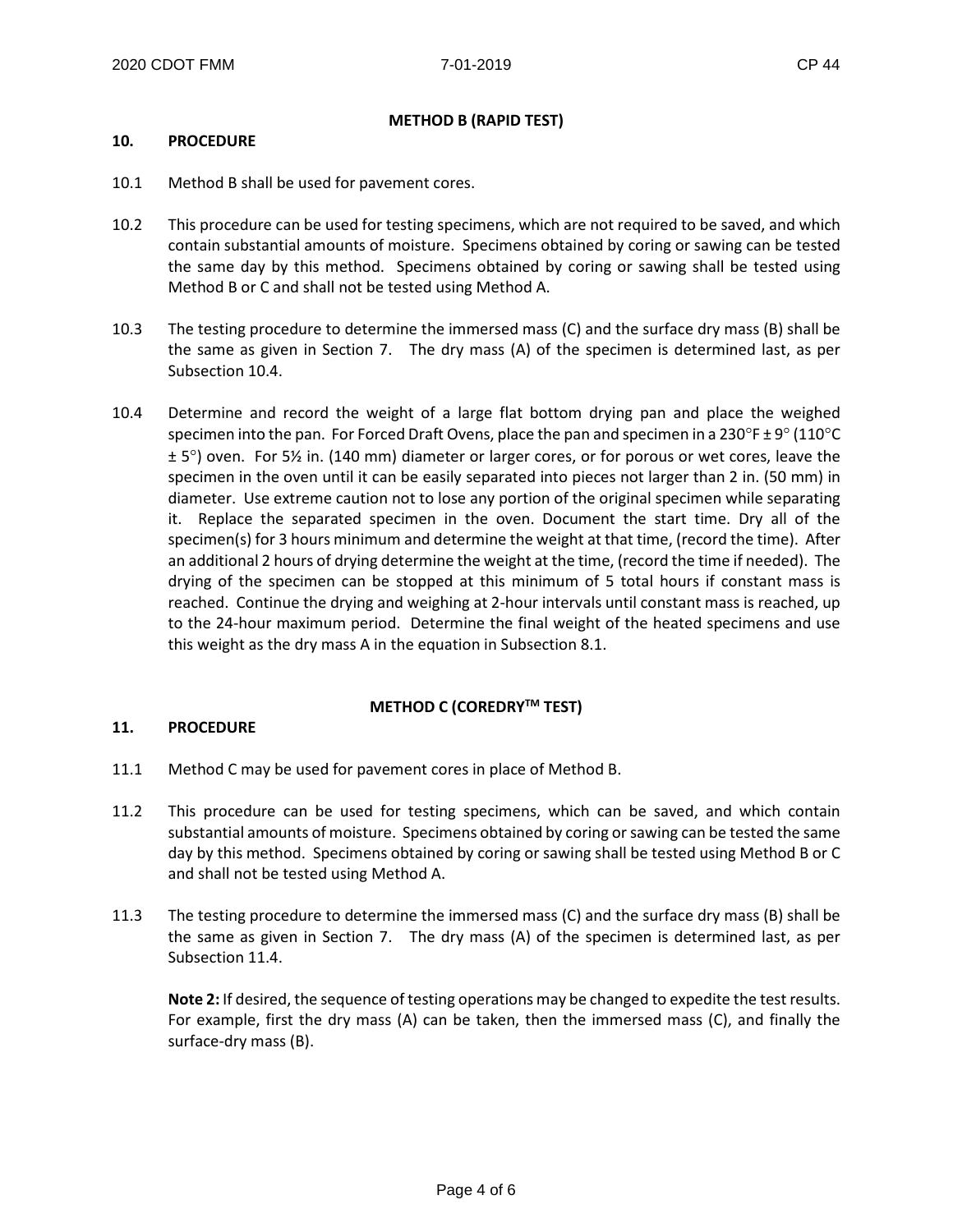11.4 Turn CoreDry<sup>™</sup> to ON position. Allow the CoreDry<sup>™</sup> to warm up and go through preparation cycles until the "System Ready" prompt appears. Allow cores to warm to room temperature and towel dry the surface of cores if there is free standing moisture on the surface. Place core on side on wire mesh in the vacuum chamber. Clean any ice or moisture out of moisture trap with a lint free cloth. Place lids on vacuum chamber and moisture trap and press START. CoreDry<sup>™</sup> will cycle until drying is complete and chamber will pressurize so lids can be freely removed. If moisture is visible on core surface clean moisture trap and repeat drying process. Determine the final weight of the dried specimens and use this weight as the dry mass A in the equation in Subsection 8.1.

# **12. CALCULATIONS**

- 12.1 Calculate the bulk specific gravity as shown in Subsection 8.1.
- 12.2 Calculate percent relative compaction as follows:

**Percent Relative Compaction <sup>=</sup> Bulk Sp. Gravity Max. Sp. Gravity X 100**

**Note 3:** Max. Sp. Gr. information is in CP 51.

12.3 Calculate the percent air voids as follows:

**Air Voids = 100 - Percent Relative Compaction**

12.4 Calculate the VMA as follows:

$$
VMA = 100 - \frac{G_{mb}P_s}{G_{sb}}
$$

Where:

VMA = Voids in mineral aggregate in percent of bulk volume,

- $G_{sb}$  = Bulk specific gravity of the aggregate,
- $G_{mb}$  = Bulk specific gravity of compacted mix,
- $P_s$  = Aggregate, percent by total weight of mix.

#### **13. PRECISION**

13.1 Duplicate specific gravity results by the same operator should not be considered suspect unless they differ more than 0.020.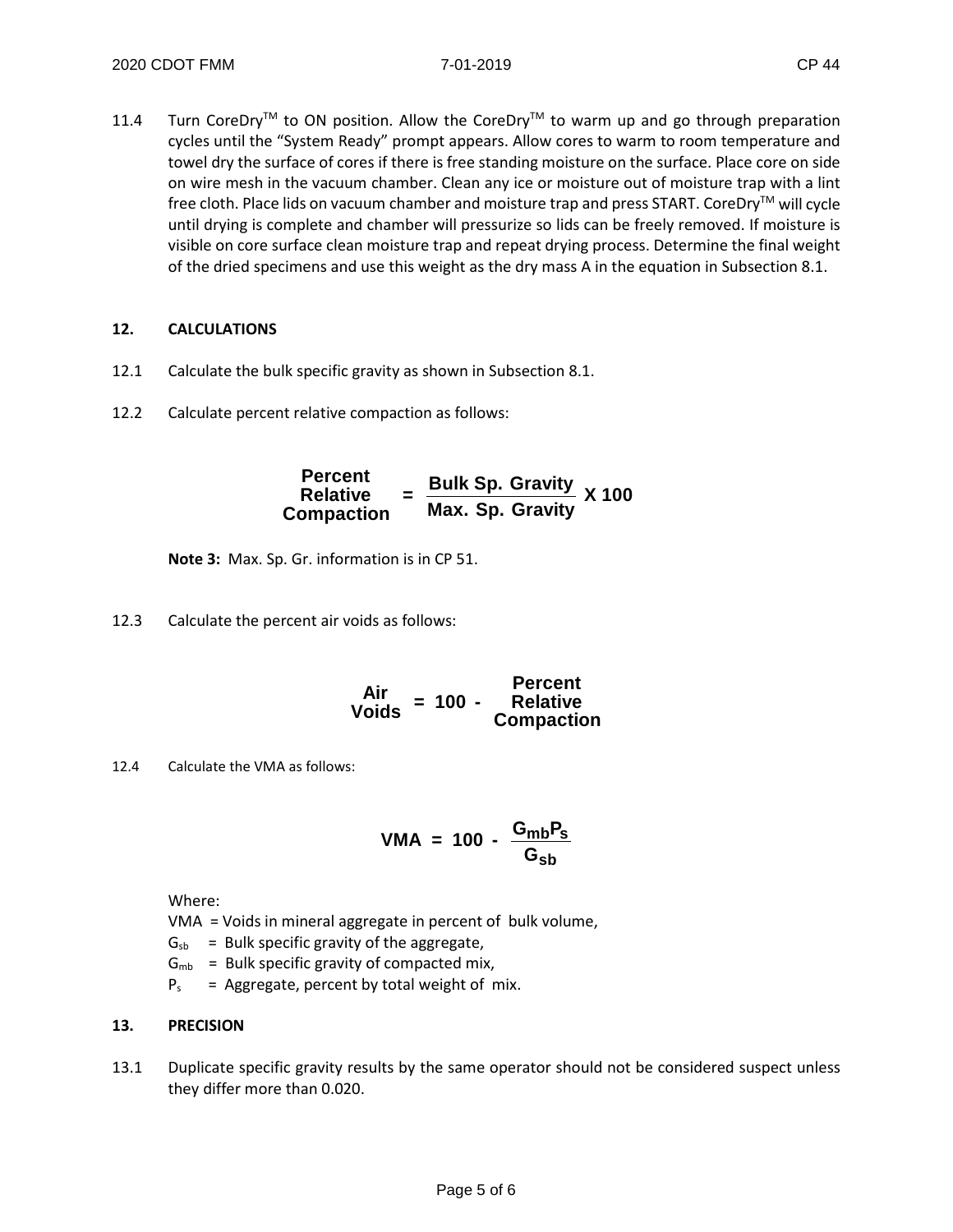# **14. RECORD**

14.1 CDOT Form 582 is to be used as applicable.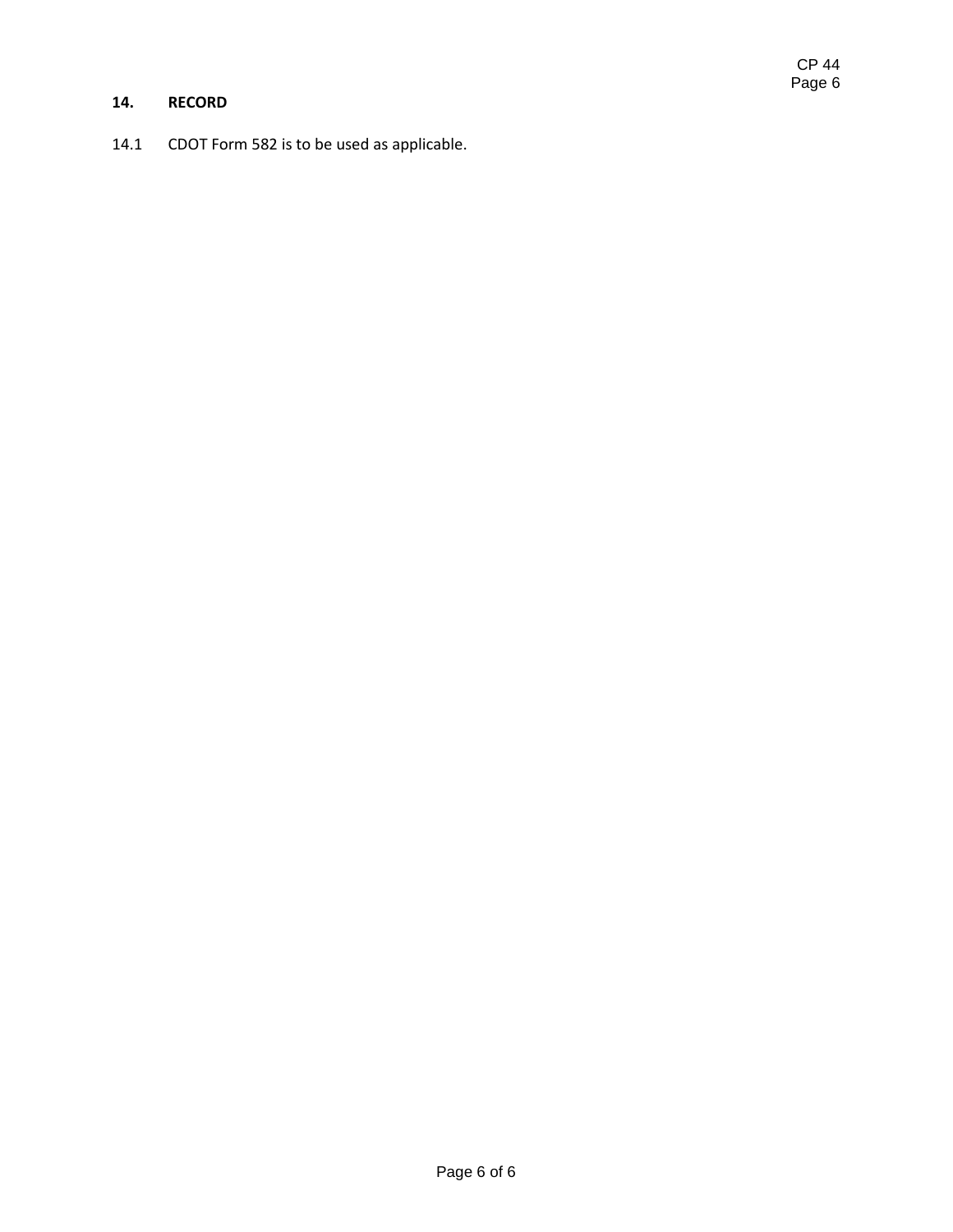# **Colorado Procedure 75-08**

Standard Practice for

# **Stratified Random Sampling of Materials**

## **1. SCOPE**

1.1 This practice covers the random selection of materials to be sampled and tested.

1.2 This Standard may involve hazardous materials, operations, and equipment. This Standard does not purport to address all of the safety problems associated with its use. It is the responsibility of the user of this Standard to establish appropriate safety and health practices prior to use.

### **2. REFERENCED DOCUMENTS**

# 2.1 *ASTM Standard:*<br>D 3665

Standard Practice for Random Sampling of Construction Materials.

#### **3. SIGNIFICANCE AND USE**

3.1 The sampling and testing procedures to be followed are specified in the procedures of the tests required.

3.2 The sampling of materials is one of the most critical steps in materials testing. If the material to be tested to determine conformity to specifications is not chosen randomly, the tests will not reflect the true characteristics of the material being evaluated. Most specifications require samples to be taken using a stratified random process. Stratified random requires that one random sample is selected from each sublot or the quantity represented by the minimum sampling frequency. Stratified random sampling ensures that samples are selected uniformly throughout the entire production process.

3.3 Random sampling ensures that all produced material will have an equal chance of being selected for testing. No material is excluded from the chance of being selected unless it is specified in the test specification.

3.4 It is the nature of random testing that some of the samples will represent below average

material, just as they will sometimes represent above average material.

3.5 Random number schedules should be predetermined using an established random<br>process. CDOT has developed a random CDOT has developed a random schedule program that can be used for sampling all construction materials. The Random Schedule program is included in the Asphalt03 and Voids03 computer programs. Random number schedules used for sampling should not be shared with the supplier before the sample is taken. Contractors can generate their own random number schedules as needed using the computer program. Extra samples may be taken for the contractor's use at the time of sampling.

3.6 Stratified random sampling is called for in most of CDOT's specifications. However, some specifications have a minimum sampling frequency of one per day. Regardless of the quantity produced that day one sample is still required. A predetermined random sampling schedule has no way of knowing what the daily production will be. It is the responsibility of the tester to ensure that the minimum sampling frequency is met in these cases. Other specifications require that a minimum number of samples to be taken regardless of the produced quantity. In these cases the planned quantity is divided by the number of required samples to determine the sampling frequency. A stratified random schedule should be generated using the new sampling frequency.

#### **4. CDOT's RANDOM SCHEDULE PROGRAM**

4.1 CDOT's random schedule program is contained in both the Asphalt03 and Voids03 computer programs, found under Tools. It is written in Microsoft Excel and can be used to generate a random sampling schedule for all materials.

#### **5. GENERATING A RANDOM SCHEDULE**

5.1 Open the Random Schedule program. Enable the macros when asked. Instructions for using the program are included in the Instructions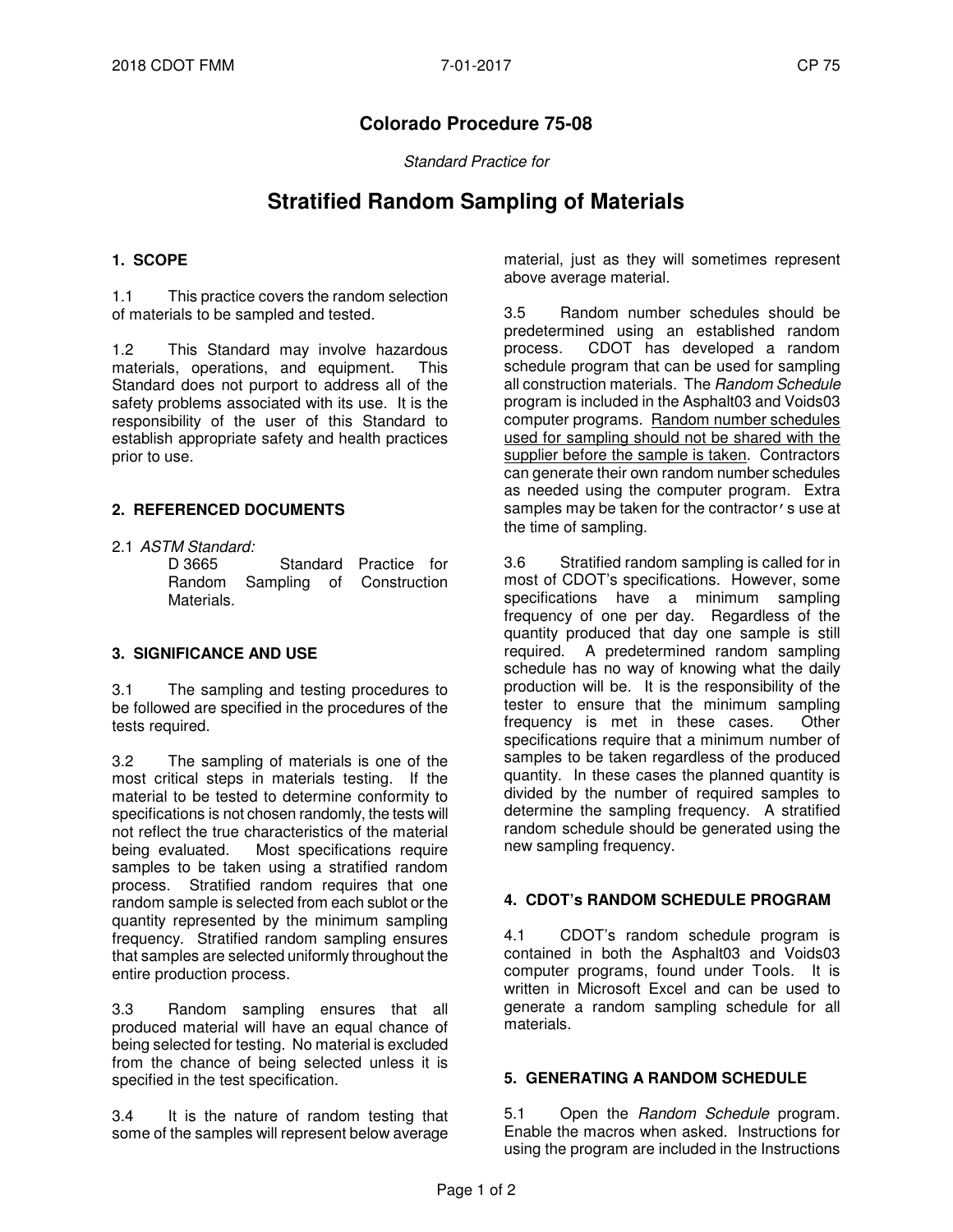worksheet. Read through the instructions before using the program. The program requires that Excel's Analysis ToolPak - VBA be installed before the macros will run properly. Follow the instructions on the Instructions worksheet to do this.

5.2 Move to the "Rand Nos" worksheet. Enter the project information into the green shaded cells. Click the "Clear No's" button to clear the<br>worksheet. Click the "Generate Random Click the "Generate Random Numbers" button to generate a set of random numbers. Click the "Print" button to print the random number schedule.

5.2.1 The random schedule program has the option of generating offset random numbers. Offset numbers are used to find a random transverse location. For example, the correct random location for a mat density test is the combination to two random numbers, the longitudinal (along the length of the pavement) and transverse (across the width of the pavement). The generation of transverse numbers can be turned off by changing the cell for generating offset numbers to "No". The "Transverse Convert"

worksheet contains a table that can help you convert the transverse random number into feet and inches based on the width of the pavement.

5.2.2 The random schedule program can only generate up to 70 numbers at one time. To generate numbers in excess of 70 follow the instructions in the "Instructions" worksheet.

5.3 Repeat the steps in Subsection 5.2 to generate a random schedule for all materials and test elements for the project.

#### **6. COMPLETING THE RANDOM SCHEDULE FORM**

6.1 On the project, sample as close as possible to the values represented on the sampling schedule. Fill in the "Taken At" column of the random schedule form as samples are being selected. Major deviations from the sampling schedule should be noted and explained on the form or on additional pages as needed.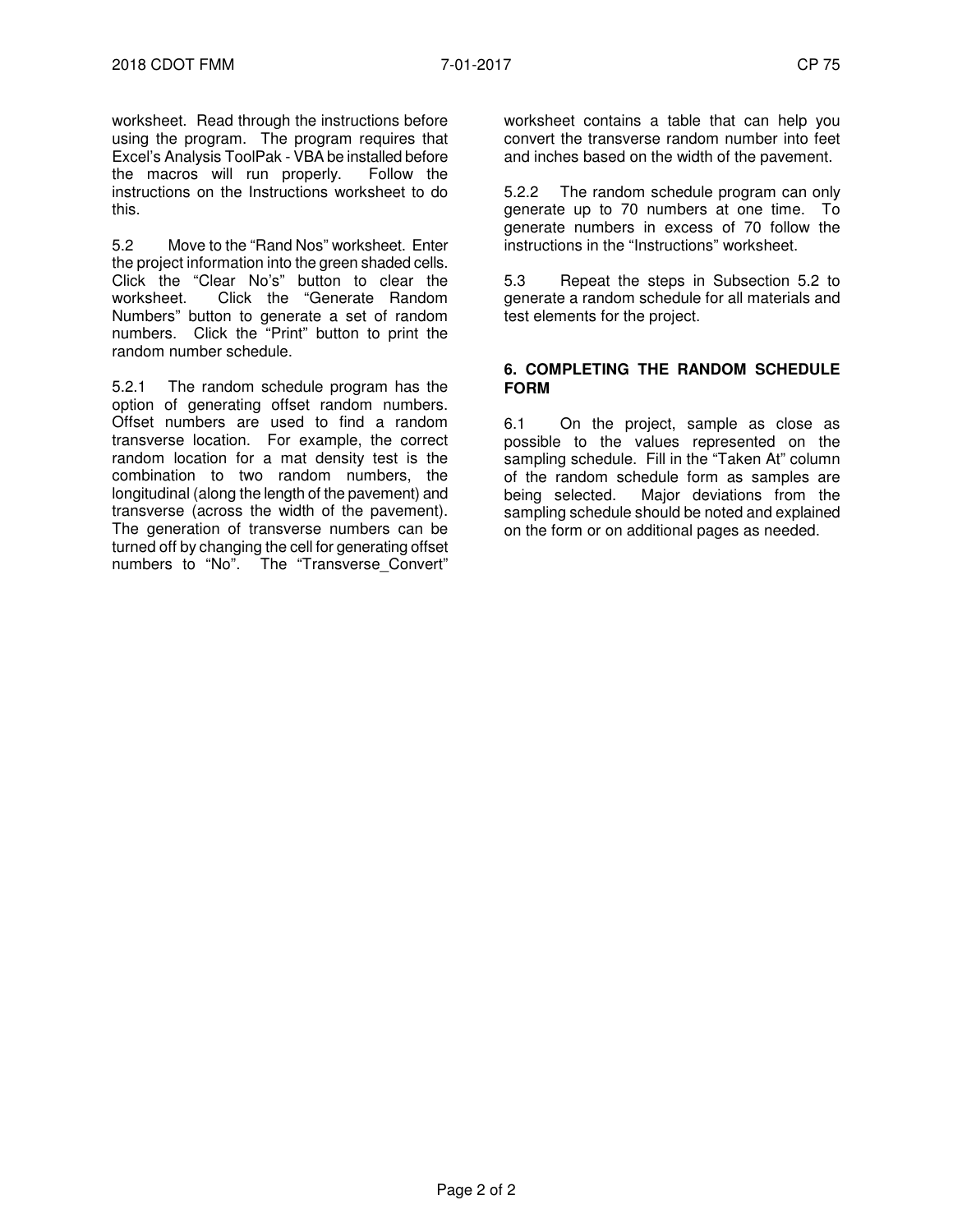# **Colorado Procedure 81-19**

*Standard Method of Test for*

# **Density and Percent Compaction of HMA Pavement by the Nuclear Method**

#### **1. SCOPE**

- 1.1 This method covers the determination of the total density of hot mix asphalt pavement in- place by use of nuclear gauges. The test method used to determine the density of in-place hot mix asphalt pavements is the backscatter method, whereby the source is lowered into near contact with the compacted roadway surface. The direct transmission and air gap methods are not used to test the in-place density of bituminous pavements.
- 1.2 The nuclear equipment referenced in this method is the Surface Moisture/Density (M/D) Gauge and the Thin Layer Density Gauge. This procedure applies equally to both types of gauges, except as noted.
- 1.3 The following applies to all specified limits in this standard: For the purposes of determining conformance with these specifications, an observed value or a calculated value shall be rounded off "to the nearest unit" in the last right-hand place of figures used in expressing the limiting value, in accordance with the rounding-off method of AASHTO R 11, Recommended Practice For Indicating Which Places Of Figures Are To Be Considered Significant In Specified Limiting Values.

#### **2. REFERENCED DOCUMENTS**

- 2.1 *Colorado Procedures:*
	- CP 15 Certification of Consultant Nuclear Moisture / Density Gauges
	- CP 75 Stratified Random Sampling of Materials
	- CP 82 Field Correction of the In-Place Measurement of Density of Bituminous Pavement by the Nuclear Method
	- CP-L 5302 Calibration of CDOT Nuclear Moisture/Density Gauges
	- CP-L 5304 Calibration of CDOT Nuclear Thin Layer Density Gauges

#### **3. SIGNIFICANCE**

- 3.1 The method described is used for the in-place determination of density of HMA.
- 3.2 This method is used for acceptance testing of HMA.
- 3.3 Test results may be affected by chemical composition, sample heterogeneity, and the surface texture of the material being tested. The techniques also exhibit spatial bias in that the apparatus is more sensitive to certain regions of the material under test.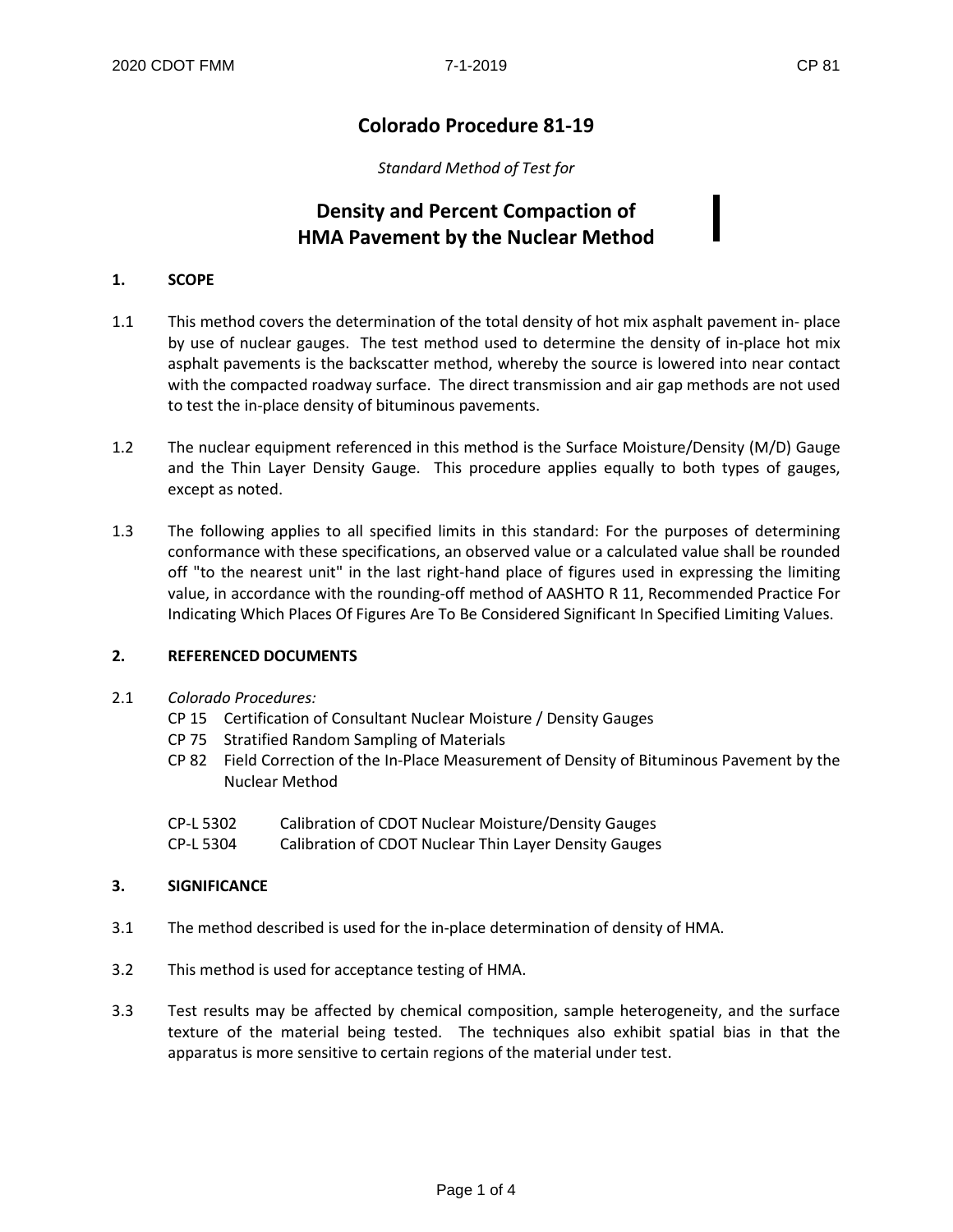### **4. APPARATUS**

4.1 *Nuclear Moisture/Density (M/D) or Thin Lift Gauge* - The M/D or Thin-Layer gauge shall meet the requirements of CP 15 or CP-L 5302.

### **5. HAZARDS**

5.1 The gauge utilizes radioactive material that may be hazardous to the health of the user unless proper precautions are taken. Users of the gauge must become familiar with applicable safety procedures and government regulations.

### **6. CALIBRATION/CERTIFICATION**

- 6.1 Calibration/Certification of M/D gauges shall be in accordance with CP-L 5302 or CP 15.
- 6.2 Calibration/Certification of Thin Layer Density shall be accordance with CP-L 5304 or CP 15.

### **7. STANDARDIZATION**

- 7.1 All Nuclear Gauges are subject to long-term aging of the radioactive sources, detectors, and electronic systems, which may change the relationship between count rates and the material density and water content. To offset this aging, gauges are calibrated as a ratio of the measurement count rate to a count rate made on a reference standard.
- 7.2 Standardization of the gauge on the reference standard is required at the start of each day's use, after the gauge has been turned off, or when a gauge's readings are in question. A permanent record of this data shall be retained. The standardization shall be performed with the gauge at least 33 ft away from other nuclear gauges and clear of large masses of water, hydrogenous material, or other items which may affect the reference count rates. Standard counts should be taken in the same environment as the actual measurement counts.
- 7.3 Turn the gauge on and allow it to stabilize according the manufacturers recommendations.
- 7.4 Place the gauge on the reference standard as recommended by the gauge manufacturer, and perform a four-minute standard count.
- 7.5 Compare the standard count obtained in Subsection 7.4 to the average of the previous 4 days' standard counts. If the density standard count is not within 1% of the density 4-day average, rerun the standard count. If the above conditions are not met, contact your On-site Radiation Safety Officer, follow your company's procedures, or contact the gauge manufacturer for further guidance. Record the standard counts on CDOT Form 746 and 428.

# **8. PROCEDURE**

8.1 Using CP 75, select both longitudinal and transverse test locations where the gauge in test position will be at least 6 in. away from any vertical projection. Mark these test locations using a pavement marking pen. The gauge test site shall be an area 8 in. by 13 in. centered over the marked test location. The long axis of the test site must be parallel to the direction of the paver and rollers.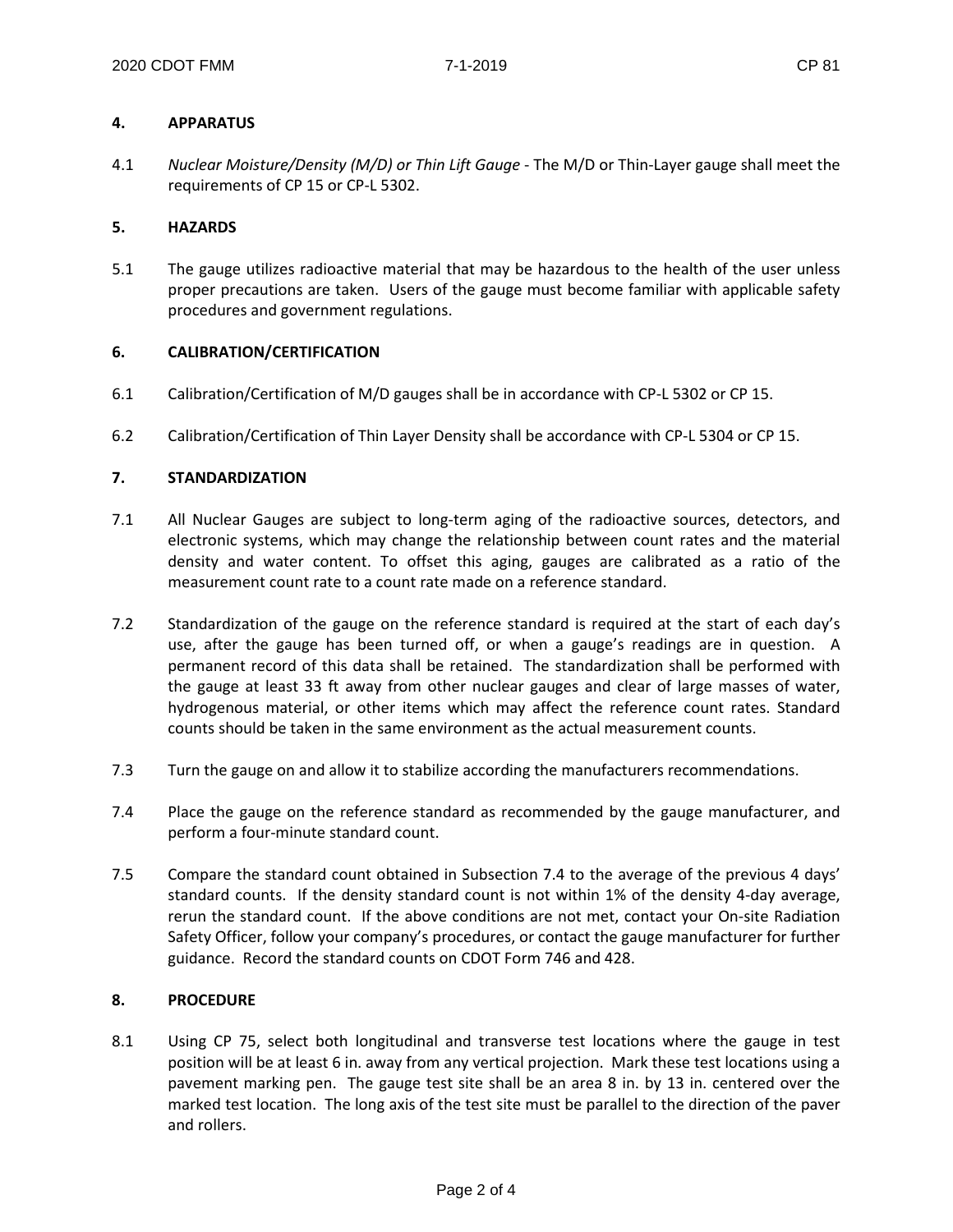**Note 1:** When selecting a test location, include all areas 1 foot or more away from confined or unconfined longitudinal joints. Do not include locations closer than 1 foot to longitudinal joints.

- 8.2 Prepare the gauge test site in the following manner:
- 8.2.1 Remove all loose and disturbed material from the roadway surface.
- 8.2.2 Prepare the gauge test site to accommodate the gauge so that the gauge remains level and steady. "Rocking of the gauge may be caused by a non-level surface or by asphaltic aggregate particles becoming cemented to the bottom of the gauge. Obtain maximum contact between the gauge and material being tested. If rocking cannot be corrected, the test site may be moved a few centimeters to level the gauge.
- 8.2.3 The maximum void beneath the gauge shall not exceed 1/8 in. If necessary, use the minimum possible amount of native fines or fine sand to fill these voids and smooth the surface with a rigid plate or other suitable tool.

**Note 2:** The placement of the gauge on the surface of the material to be tested is critical to the successful determination of density. The optimum condition is total contact between the bottom surface of the gauge and the surface of the material being tested. This is not possible in all cases and to correct surface irregularities use of sand or similar material as a filler will be necessary. The depth of the filler should not exceed 1/8 in. and the total area filled should not exceed 10 percent of the bottom area of the gauge. Several trial seatings may be required to achieve these conditions.

- 8.3 Proceed with the test in the following manner:
- 8.3.1 Place the gauge on the 8 in. by 13 in. gauge test site. Mark two corners of the gauge test site using a pavement marking pen.
- 8.3.2 Keep all other radioactive sources at least 33 ft. away from the gauge to avoid affecting the measurement.
- 8.3.3 Tilt the gauge away from the operator slightly. Extend the source rod from the "SAFE" position to the "Backscatter" position, which is the position in which the tip of the source rod attains near contact with the pavement surface. Tilting the gauge will ensure that the index handle trigger of the source rod is securely engaged in the notch on the index rod. Ensure that the source rod is firmly seated against the bottom of the notch, which places the source into near contact with the roadway surface.
- 8.3.4 Seat the gauge firmly, keeping the base in contact with the prepared gauge test site.
- 8.3.5 Set the count time to one-minute. Perform two one-minute readings and record the wet density on CDOT Form #428. Turn the gauge 180 degrees and align the gauge over the gauge test site. Perform and record two additional one-minute readings.

**Note 3:** Most gauges report both wet and dry density. It is important to record the correct reading from the gauge.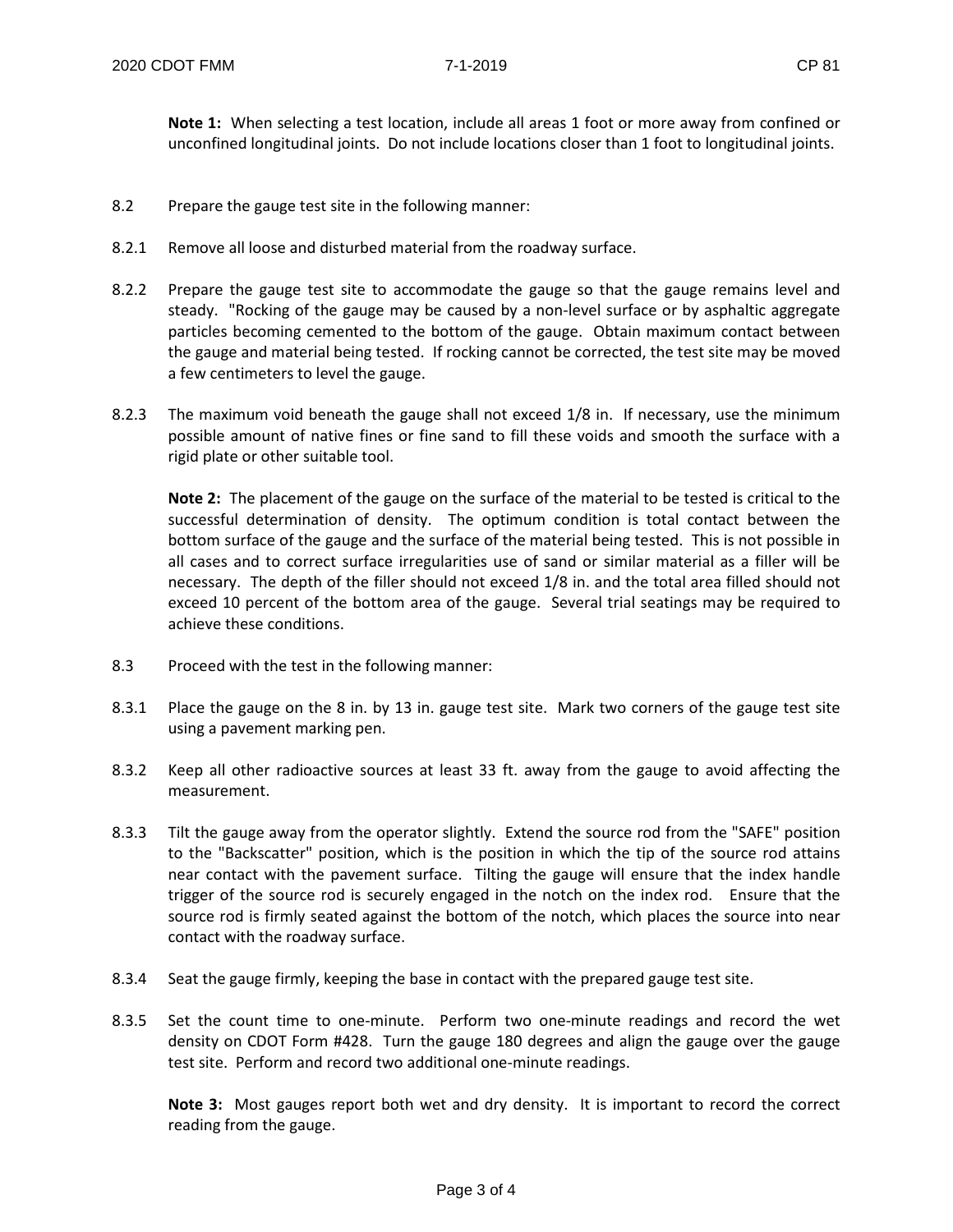8.3.6 If a core sample is required, follow CP 82. Obtain the core or cores for CP 82 from the central longitudinal axis of the gauge test site.

**Note 4:** If the entire bituminous pavement, that is the old existing asphalt roadway plus the planned overlay, will be less than 4 inches thick, underlying subgrade density variations can cause nuclear gauge test inconsistencies.

#### **9. CALCULATIONS**

- 9.1 Average the four nuclear gauge readings obtained in Subsection 8.3.5.
- 9.2 Calculate the adjusted wet density value by adding the field density to the correction factor derived through CP 82. Calculate the percent density by dividing the adjusted field density by the laboratory maximum mixture density (i.e. the maximum specific gravity multiplied by 62.4).

#### **10. REPORT**

10.1 CDOT Form 746, Nuclear Moisture/Density Gauge Log.

<https://www.codot.gov/library/forms/cdot0746.pdf/view>

10.2 CDOT Form 428, Nuclear Asphalt-Density Test.

<https://www.codot.gov/library/forms/cdot0428.pdf/view>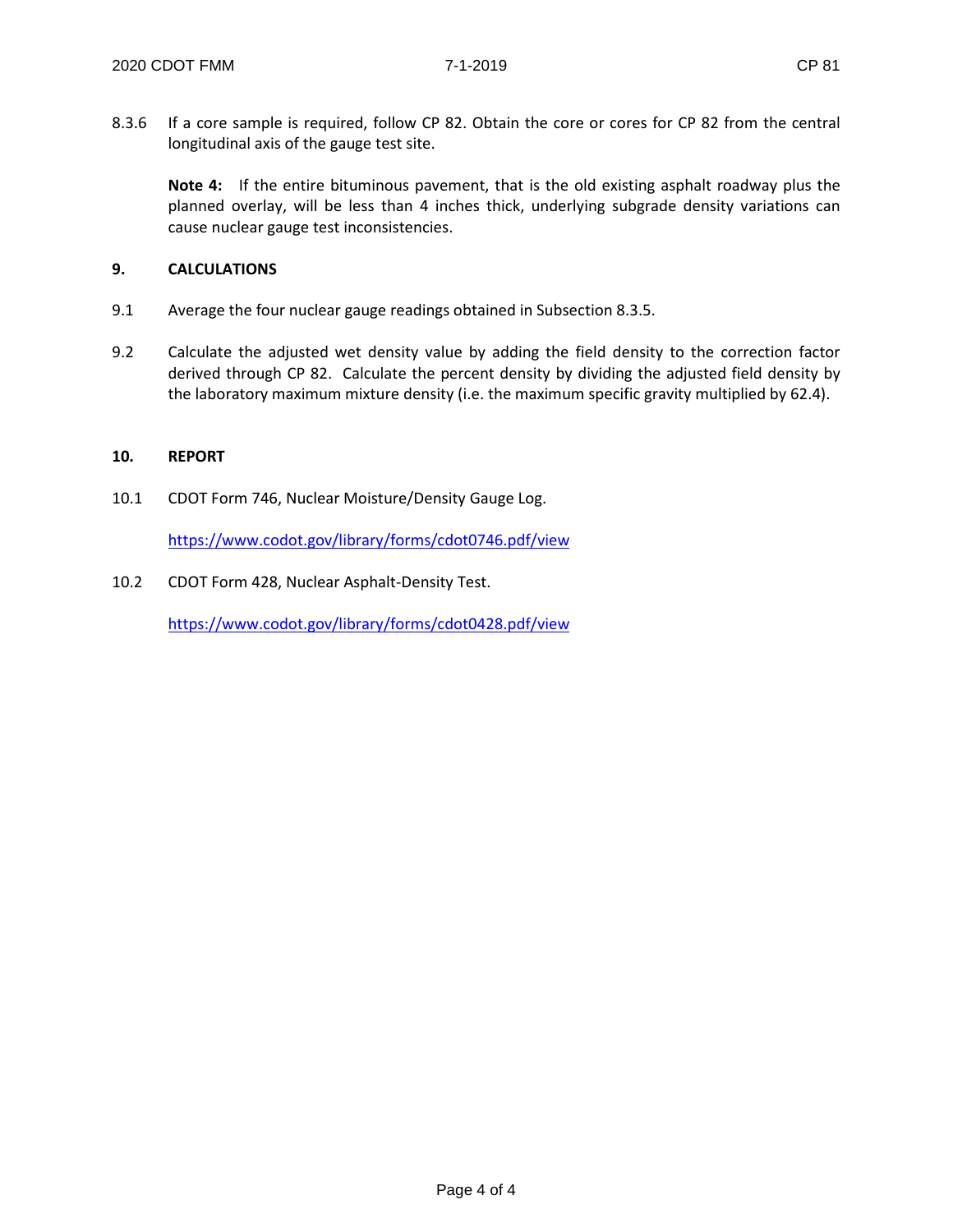# **Colorado Procedure 82-08**

Standard Method of Test for

# **Field Correction of the In-Place Measurement of Density of Bituminous Pavement by the Nuclear Method**

## **INTRODUCTION**

This method covers the determination of a correction factor which is used to adjust the density readings of in-place bituminous pavement generated by a nuclear surface gauge to core sample densities. A common misconception exists that a calibrated nuclear gauge can and will provide the correct in-place density of a bituminous pavement. However, no two design mixes are identical when placed on a project because the environment and roadway structure are unique; therefore, a standard calibration for bituminous pavements is impossible. Correlating the in-place nuclear density to the in-place core sample density allows for the development of a correction factor that should be valid until the ingredients in the bituminous pavement change or the underlying material changes. Principles of the nuclear test are discussed in the AASHTO T 310 Appendix, as are some of the advantages and disadvantages of the test. Surface nuclear gauges utilize radioactive materials, which may be hazardous to the health of users unless proper precautions are taken.

# **1. SCOPE**

1.1 This method describes the procedures for determining a correction factor to be applied to the in-place measurement, by nuclear methods, of pavement densities. This factor corrects for the varying effects of materials, roadway structure, and environment.

1.2 This procedure should be used on each project as specified in the contract. This procedure may also be used whenever variations in conditions bring the Moisture/Density Gauge or Thin Layer Density Gauge readings into question.

1.3 The values stated in English units are to be regarded as the standard.

# **2. REFERENCED DOCUMENTS**

|  | 2.1 Colorado Procedures |  |
|--|-------------------------|--|
|--|-------------------------|--|

| Bulk Specific Gravity and      |
|--------------------------------|
| Percent Relative Compaction of |
| Compacted Bituminous           |
| Mixtures Using Saturated       |
| <b>Surface-Dry Specimens</b>   |
| Determining the Maximum        |
| Specific Gravity of Bituminous |
| <b>Mixtures</b>                |
| Stratified Random Sampling of  |
|                                |

**Materials** CP 81 Density of In-Place Bituminous Pavement by Nuclear Method

# **3. APPARATUS**

3.1 Any tool suitable for removing intact a core of compacted pavement for the full depth of the course or courses. A diamond bit core drill is suitable for this purpose. The core drill must have a diameter of greater than 4 in. (100 mm) and should be equipped to core and retrieve specimens approximately 4 or 6 in. (100 to 150 mm) in diameter.

3.2 A rigid plate or suitable container large enough to hold the sample without distortion after it is removed from the pavement.

3.3 Surface Moisture/Density Gauge or Thin Layer Density Gauge as specified in CP 81.

3.4 Apparatus as specified in CP 51 (Determining the Maximum Specific Gravity of Bituminous Mixtures) and CP 44 (Bulk Specific Gravity of Compacted Bituminous Mixtures Using Saturated Surface-Dry Specimens).

#### **4. PROCEDURE**

4.1 Using CP 75, select and record seven longitudinal and transverse test locations where the gauge in test position will be at least 6 in. away from any vertical projection. Mark these test locations using a pavement marking pen. The gauge test site shall be an area 8 in. by 13 in. centered over the marked test location. The long